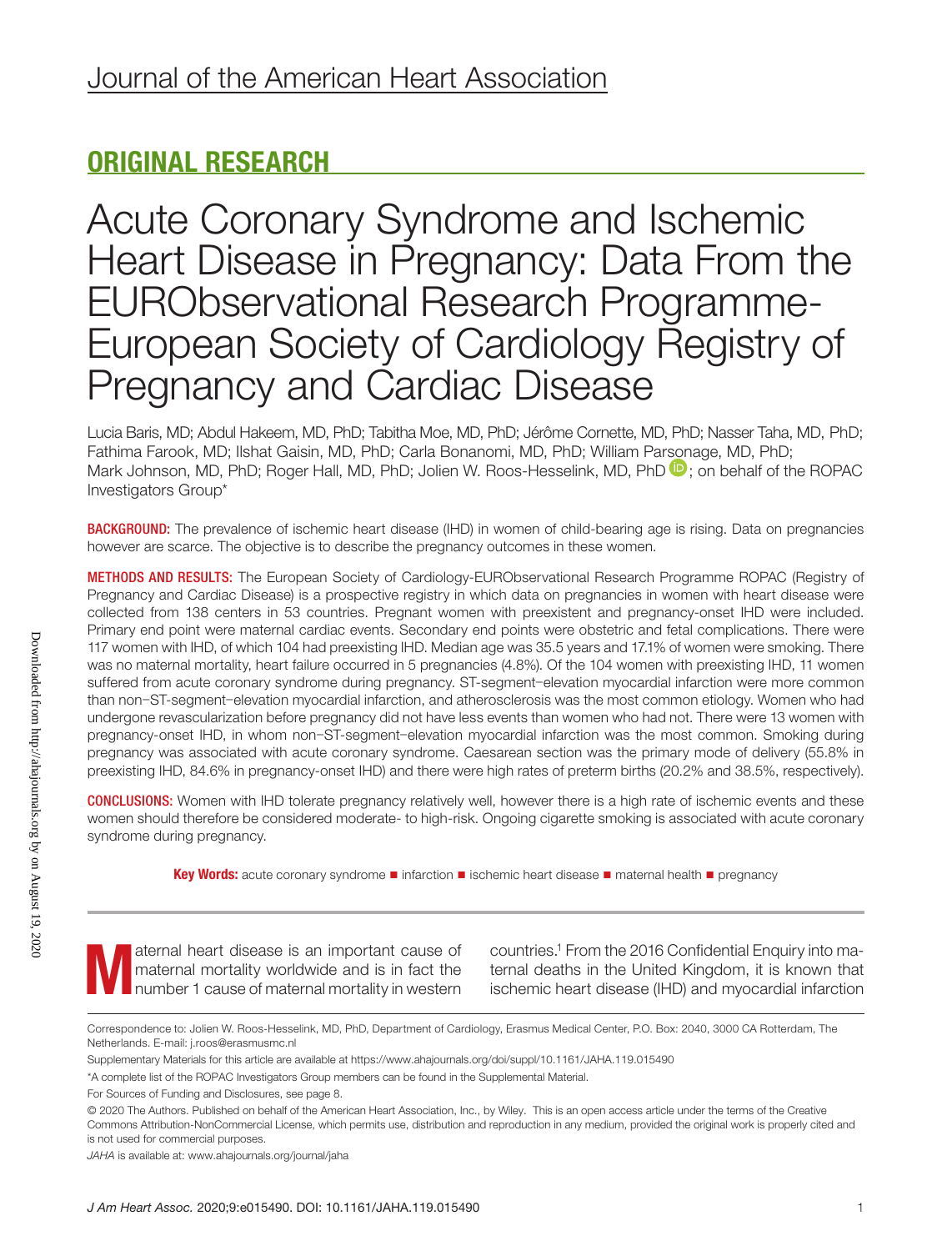# CLINICAL PERSPECTIVE

# What Is New?

• To our knowledge, this is the largest prospective study to date on pregnancy in women with ischemic heart disease. We discovered that women with ischemic heart disease are significantly older, more often smoker and diabetic and more hypertensive and overweight than women without ischemic heart disease, and that smoking during pregnancy is predictive of the occurrence of new ischemic events during pregnancy.

# What Are the Clinical Implications?

• By identifying these risk factors, pre-pregnancy counseling and management during pregnancy of women at risk, can be done more evidencebased and individually focused.

# Nonstandard Abbreviations and Acronyms

| <b>ACS</b>    | acute coronary syndrome                                |
|---------------|--------------------------------------------------------|
| CS            | caesarean section                                      |
| <b>EORP</b>   | FURObservational Research<br>Programme                 |
| <b>ESC</b>    | European Society of Cardiology                         |
| <b>HELLP</b>  | hemolysis, elevated liver enzymes and<br>low platelets |
| IHD           | ischemic heart disease                                 |
| <b>NSTEMI</b> | non-ST-segment-elevation myocardial<br>infarction      |
| <b>ROPAC</b>  | Registry Of Pregnancy And Cardiac<br>disease           |
| <b>SCAD</b>   | spontaneous coronary artery dissection                 |
| <b>STEMI</b>  | ST-segment-elevation myocardial<br>infarction          |

during pregnancy are the most important contributors to maternal mortality from cardiac disease.<sup>2</sup> In pregnant women, there is a 3- to 4-fold increase in risk of myocardial infarction compared with age-matched non-pregnant women of comparable age.3 With the trend of delaying motherhood to an older age, the associated rise in traditional risk factors for atherosclerosis such as obesity, and an ongoing prevalence of cigarette smoking, the burden of IHD in women of childbearing age is expected to increase. Coronary events during pregnancy however are not solely attributable to an atherosclerotic substrate. There are several other pathophysiological mechanisms that are generally less

common or equally or more prevalent during pregnancy, such as pregnancy-associated spontaneous coronary artery dissection, coronary spasms, and coronary thrombi. Data on maternal and fetal pregnancy outcomes in women with IHD are scarce and current evidence is mostly based on small retrospective studies and expert opinion. The purpose of this study is to describe the cardiovascular, obstetric and fetal outcomes of pregnancy in a prospective cohort of women with ischemic heart disease, and to identify predictors of acute coronary syndrome (ACS) during pregnancy.

# **METHODS**

# Study Design

The ROPAC (Registry on Pregnancy and Cardiac Disease) from EURObservational Research Programme (EORP) of the European Society of Cardiology (ESC), is a worldwide, prospective registry of pregnant women with heart disease. Study design and methods have been described in detail previously.4 All national societies of the ESC were informed and invited to contact centers in their countries dealing with pregnancy and heart disease. In addition, other centers that were interested in the registry were invited to participate. All participating centers had Medical Ethical Committee approval and all participating patients signed informed consent forms. The data that support the findings of this study are available from the corresponding author upon reasonable request. Pregnant women were included from 2007 up to 2018. For this analysis, all pregnancies in women with preexisting IHD before pregnancy and with ACS during pregnancy were included. Thus, multiple pregnancies in one woman could be included. Because of the anonymized nature of the database it is not possible to check whether multiple pregnancies in one woman were included. Therefore, in ROPAC, each pregnancy is considered an individual patient.

# Definitions and End Points

The primary end point was the occurrence of a maternal cardiac event during pregnancy up to 6 months post-partum and included maternal mortality, heart failure, atrial fibrillation or flutter, ventricular tachyarrhythmias, endocarditis, thromboembolic events and, in the women with preexistent IHD, the occurrence of ACS during pregnancy. Prior IHD was defined as either based on prior coronary angiography, ECG changes consistent with ischemia or prior episodes of complaints with elevated troponin levels. ACS was defined according to the ESC Guidelines.<sup>5-7</sup> Secondary end points were obstetric outcome (major post-partum hemorrhage, caesarean section and emergency caesarean section, preeclampsia and eclampsia and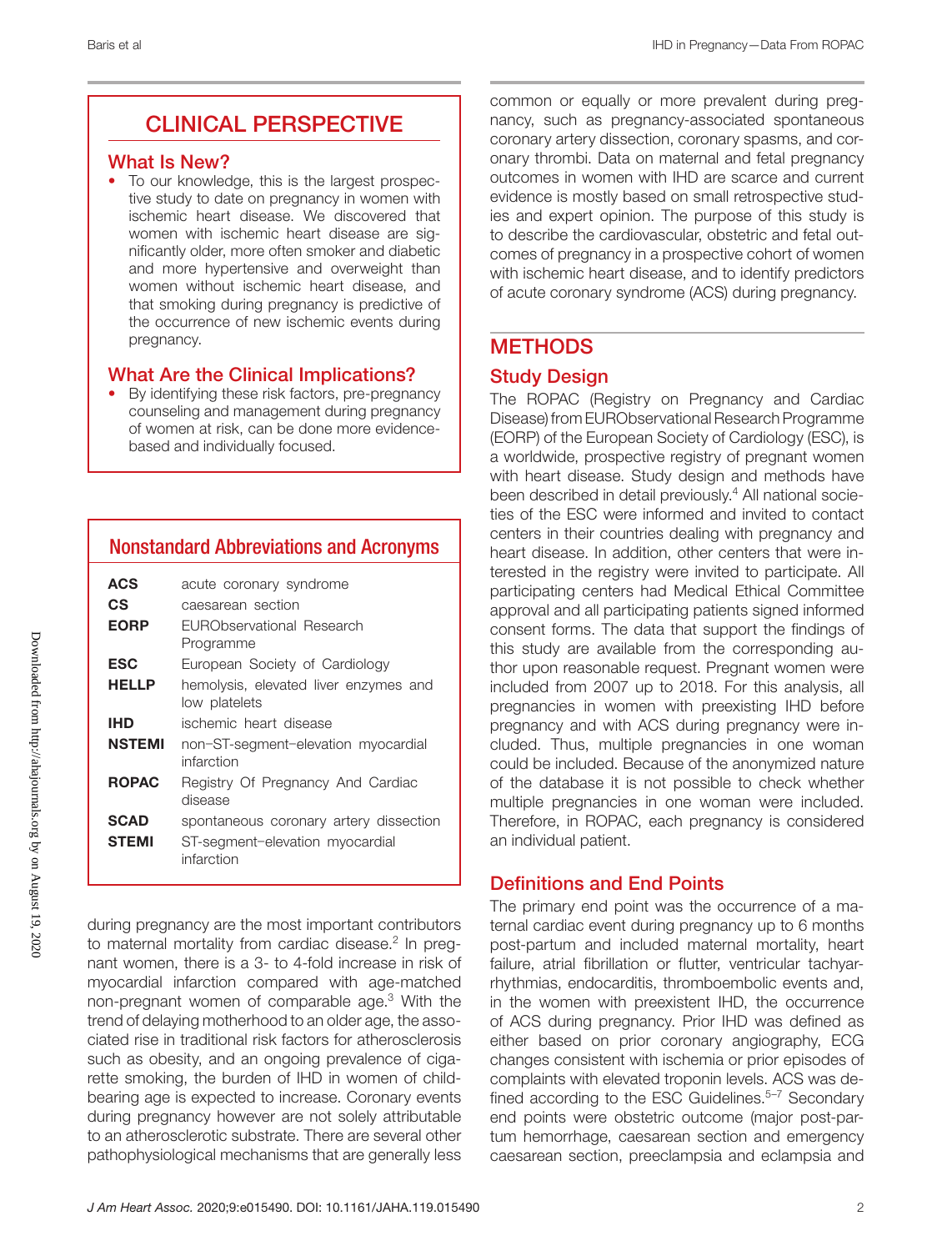pregnancy-induced hypertension) and fetal outcome (prematurity, fetal mortality, neonatal mortality, intrauterine growth restriction, low birth weight and low Apgar score). Heart failure was defined according to the ESC quidelines $8$  and heart failure episodes were only included when they required hospital admission, new treatment or change in existing treatment regimen. Impaired left ventricular function was defined as a left ventricular ejection fraction of <40%. Postpartum hemorrhage was defined as increased blood loss (>500 mL after vaginal delivery or >1000 mL after caesarean delivery) directly after delivery and up until 24 hours postpartum. Pregnancy-induced hypertension, (pre-) eclampsia and hemolysis, elevated liver enzymes and low platelet-syndrome were defined according to the International Society for the Study of Hypertension in Pregnancy 2012 statement.<sup>9</sup> Fetal mortality was defined as the death of a fetus after 24 weeks of gestation up until before birth. Neonatal mortality was defined as the death of a live-born baby within the first 6 months of life. Premature birth was defined as birth before 37 weeks of gestation. Low birth weight was defined as a birth weight of <2500 g. Low Apgar score was defined as an Apgar score at 5 minutes of <7. All primary and secondary outcomes occurring during pregnancy and up to 6 months post-partum were included.

# Data

The ROPAC study protocol and the first results of this registry were published in 20134 and the results of the complete registry were published in 2019.10 Baseline characteristics collected before pregnancy included age, New York Heart Association functional classification, ECG rhythm, diagnosis, risk factors (smoking habits, hypertension, diabetes mellitus), medication, previous interventions, parity and obstetric history and echocardiographic measurements. Countries were divided into developed or emerging countries according to the International Monetary Fund Classification. Twin pregnancies were included as one pregnancy.

# Statistical Analysis

Numerical data are presented as mean values and SD or median with range depending on normality. Categorical data are presented as frequencies and percentages. Univariable analyses to identify baseline characteristics associated with ACS during pregnancy were performed with Chi-square tests, Fisher exact tests, Student *t*-tests or Mann–Whitney *U* tests as appropriate. Variables with *P*<0.05 in the univariable analysis were used in a multivariable logistic regression analysis to identify independent predictors of ACS during pregnancy. Missing values were handled with multiple imputation, as described in Data S1. A *P* value of <0.05 (2-sided test) was considered significant. All statistical tests and analyses were performed with SPSS version 21.0 and 25.0 (SPSS Inc., Chicago).

# **RESULTS**

Of the 5739 pregnancies in ROPAC, 104 pregnancies in women with preexisting IHD and 13 in women in whom IHD was first diagnosed in pregnancy (a total of 117 pregnancies in women with IHD) were included in this study. Median age was 35.5 years and in 25.6% of pregnancies women were nulliparous. Median body mass index was 27.1 and 17.1% of women were smoking during pregnancy. The baseline characteristics for the total IHD group and specified for the preexisting and pregnancy-onset groups are shown in Table 1. Of the 104 pregnancies in women with preexisting IHD, 73 (70.2%) women had undergone a coronary intervention before pregnancy: in 60 this was a percutaneous coronary intervention, in 9 a coronary artery bypass grafting and in 4 both percutaneous coronary intervention and coronary artery bypass grafting. The severity of the preexisting IHD is shown in Figure S1. The majority of patients suffered from single-vessel disease (43%). Table 1 also shows the baseline characteristics of the IHD group compared with the non-IHD patients within ROPAC. Women with IHD were significantly older, had higher body mass index, higher incidences of hypertension, diabetes mellitus, and were more often smoking. A total of 24 women suffered from ACS during or after pregnancy, 1 in the first trimester, 1 in the second trimester, 21 in the third trimester, and 1 8 weeks post-partum.

# Preexisting IHD: Maternal Outcome, Pathophysiology, Predictors, and **Treatment**

There were no cases of maternal mortality, while heart failure complicated 5 pregnancies (4.8%), see Table 2. Of the 5 women who suffered from heart failure, only 2 had impaired left ventricular function before pregnancy, while the other 3 concomitantly suffered from ACS during pregnancy. In 11 of the 104 women (10.6%) an ACS occurred during the current pregnancy, 8 had an ST-segment-elevation myocardial infarction (STEMI) and 3 a non-ST-segment-elevation myocardial infarction (NSTEMI). Of the 11 women with ACS during pregnancy, there were 5 cases of primary atherosclerosis (of which 3 also had a thrombus), 3 cases with a primary thrombus without atherosclerotic disease and 3 patients with a spontaneous coronary artery dissection (SCAD). In Table S1, the treatment regimens for the ACS in women with preexisting IHD are shown for the different pathological mechanisms. Nine percutaneous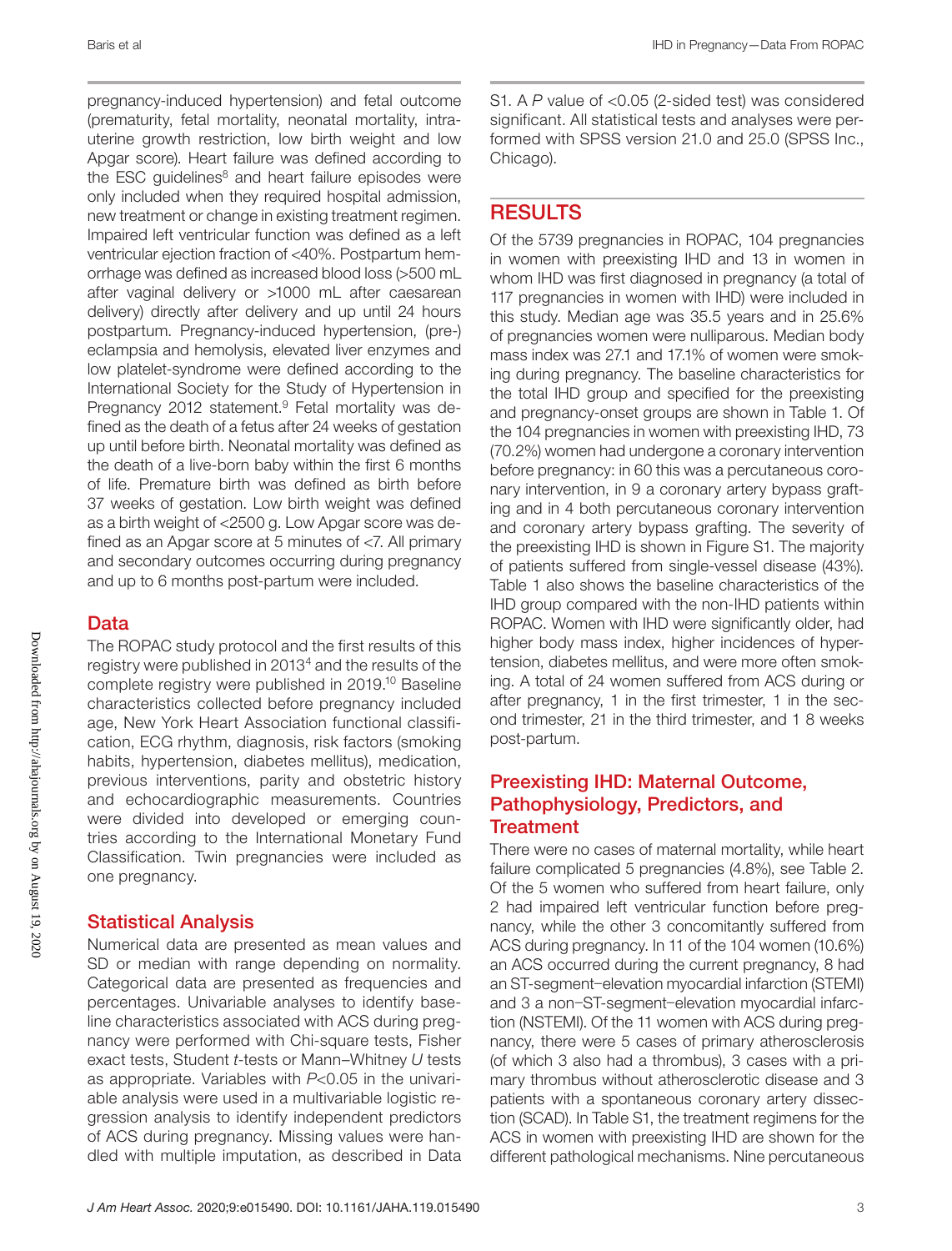| <b>Baseline Characteristics</b>                    | <b>Total Cohort</b><br>$(n=117)$ | <b>ROPAC Without</b><br>IHD (n=5622) | P Value | Preexisting<br>$IHD(n=104)$ | Pregnancy-<br>Onset IHD (n=13) | P Value |  |  |
|----------------------------------------------------|----------------------------------|--------------------------------------|---------|-----------------------------|--------------------------------|---------|--|--|
| Demographics                                       |                                  |                                      |         |                             |                                |         |  |  |
| Age, y (median, range)                             | $35.5(18 - 49)$                  | 29.3 (18-52)                         | < 0.001 | $35.5(18 - 49)$             | 38.1 (23-49)                   | 0.73    |  |  |
| Nulliparity                                        | 30 (25.6%)                       | 2543 (45.2%)                         | < 0.001 | 28 (26.9%)                  | $2(15.4\%)$                    | 0.37    |  |  |
| BMI in kg/m <sup>2</sup> (median, range)           | 21.7 (18.3-41.7)                 | 23.9 (14.3-47.8)                     | < 0.001 | 26.8 (18.3-40.7)            | 28.1 (23.9-41.7)               | 0.97    |  |  |
| Emerging country                                   | 43 (36.8%)                       | 2238 (39.8%)                         | 0.33    | 36 (34.6%)                  | 7 (53.8%)                      | 0.68    |  |  |
| Pre-pregnancy characteristics                      |                                  |                                      |         |                             |                                |         |  |  |
| Non-smoker                                         | 68 (58.1%)                       | 4186 (74.5%)                         | < 0.001 | 60 (57.7%)                  | 8 (61.5%)                      | 0.29    |  |  |
| Former smoker                                      | 16 (13.7%)                       | 426 (7.6%)                           | 0.01    | 13 (12.5%)                  | 3(23.1%)                       | 0.29    |  |  |
| Current smoker                                     | 20 (17.1%)                       | 208 (3.7%)                           | 0.01    | 20 (19.2%)                  | $2(15.4\%)$                    | 0.22    |  |  |
| Hypertension                                       | 32 (27.4%)                       | 348 (6.2%)                           | < 0.001 | 28 (26.9%)                  | 4 (30.8%)                      | 0.76    |  |  |
| Atrial fibrillation                                | $0(0\%)$                         | 106 (1.9%)                           | 0.134   | $0(0\%)$                    | $0(0\%)$                       | n.a.    |  |  |
| Signs of heart failure                             | 18 (15.4%)                       | 578 (10.3%)                          | 0.18    | 15 (14.4%)                  | 3(23.1%)                       | 0.01    |  |  |
| Diabetes mellitus                                  | 18 (15.4%)                       | 72 (1.3%)                            | < 0.001 | 16 (15.4%)                  | $2(15.4\%)$                    | 0.54    |  |  |
| History of NSTEMI                                  | 19 (16.2%)                       | $0(0\%)$                             | n.a.    | 19 (18.3%)                  | $0(0\%)$                       | n.a.    |  |  |
| History of STEMI                                   | 26 (22.2%)                       | $0(0\%)$                             | n.a.    | 26 (25.0%)                  | $0(0\%)$                       | n.a.    |  |  |
| History of CABG                                    | 13 (11.1%)                       | $0(0\%)$                             | n.a.    | 13 (12.5%)                  | $0(0\%)$                       | n.a.    |  |  |
| History of PCI                                     | 64 (54.7%)                       | $0(0\%)$                             | n.a.    | 64 (61.5%)                  | $0(0\%)$                       | n.a.    |  |  |
| History of angina pectoris without<br>NSTEMI/STEMI | 25 (21.4%)                       | $0(0\%)$                             | n.a.    | 25 (24.0%)                  | $0(0\%)$                       | n.a.    |  |  |
| LVEF <40%                                          | 15 (12.8%)                       | 289 (5.1%)                           | < 0.001 | 13 (12.5%)                  | $2(15.4\%)$                    | 0.69    |  |  |
| Cardiac medication use                             | 57 (48.7%)                       | 1990 (35.4%)                         | < 0.001 | 72 (69.2%)                  | 7 (53.8%)                      | 0.26    |  |  |
| Beta blocker                                       | 21 (17.9%)                       | 425 (7.6%)                           | < 0.001 | 20 (19.2%)                  | 1(7.7%)                        | 0.31    |  |  |
| ACE-inhibitor                                      | 11 (9.4%)                        | 66 (1.2%)                            | < 0.001 | 11 (10.6%)                  | $0(0\%)$                       | 0.001   |  |  |
| <b>Diuretics</b>                                   | 2(1.7%)                          | 46 (0.8%)                            | 0.42    | $2(1.9\%)$                  | $0(0\%)$                       | 0.35    |  |  |
| Anti-platelet therapy*                             | 39 (33.3%)                       | 195 (3.5%)                           | < 0.001 | 38 (36.5%)                  | 1(7.7%)                        | 0.04    |  |  |
| <b>VKA</b>                                         | 3(2.6%)                          | 393 (7.0%)                           | 0.06    | $3(2.9\%)$                  | $0(0\%)$                       | 0.54    |  |  |
| NYHA class <sup>t</sup>                            |                                  |                                      |         |                             |                                | 0.15    |  |  |
| NYHA class I                                       | 83 (70.9%)                       | 4124 (73.4%)                         | 0.56    | 76 (73.1%)                  | 7 (53.8%)                      |         |  |  |
| NYHA class II                                      | 23 (19.7%)                       | 1168 (20.8%)                         | 0.77    | 21 (20.2%)                  | $2(15.4\%)$                    |         |  |  |
| NYHA class III                                     | $7(6.0\%)$                       | 169 (3.0%)                           | 0.07    | $4(3.8\%)$                  | 3(23.1%)                       |         |  |  |

#### Table 1. Baseline Characteristics of the Total IHD Group Compared With the Rest of the ROPAC Cohort Without IHD, and the Preexisting IHD Group Compared With the Pregnancy-Onset IHD Group

*P* values were calculated between the women with IHD to the rest of the ROPAC cohort and between the preexisting and the pregnancy-onset IHD group with Chi-square tests and Mann–Whitney *U* tests where appropriate. ACE indicates angiotensin-converting enzyme; BMI, body mass index; CABG, coronary artery bypass grafting; LVEF, left ventricular ejection fraction; IHD, ischemic heart disease; n.a., indicates not applicable; NSTEMI, non-ST-segment-elevation myocardial infarction; NYHA, New York Health Association; PCI, percutaneous coronary intervention; ROPAC, Registry of Pregnancy and Cardiac Disease; STEMI, ST-segment-elevation myocardial infarction; and VKA, Vitamin K antagonist.

\*Antiplatelet therapy includes aspirin, ticagrelor, prasugrel, and clopidogrel.

†Unknown NYHA class in 3.4%.

coronary interventions were performed (7 for STEMI and 2 for NSTEMI), 1 patient underwent a coronary artery bypass grafting for STEMI and 1 NSTEMI was treated conservatively. Table 2 shows the most important cardiovascular events in women with preexisting IHD comparing women who underwent prior coronary interventions and women who did not. There were no significant differences between the 2 groups. Figure 1 shows the results of the univariable logistic regression analysis in women with preexisting IHD. In these women, smoking during pregnancy is significantly associated with new ACS during pregnancy.

# Pregnancy-Onset ACS: Maternal Outcome, Pathophysiology and Treatment

Of the 13 women with a pregnancy-onset coronary event that did not have preexisting IHD, there were no cases of maternal mortality, but 1 woman suffered from heart failure during pregnancy, as shown in Table 3. Of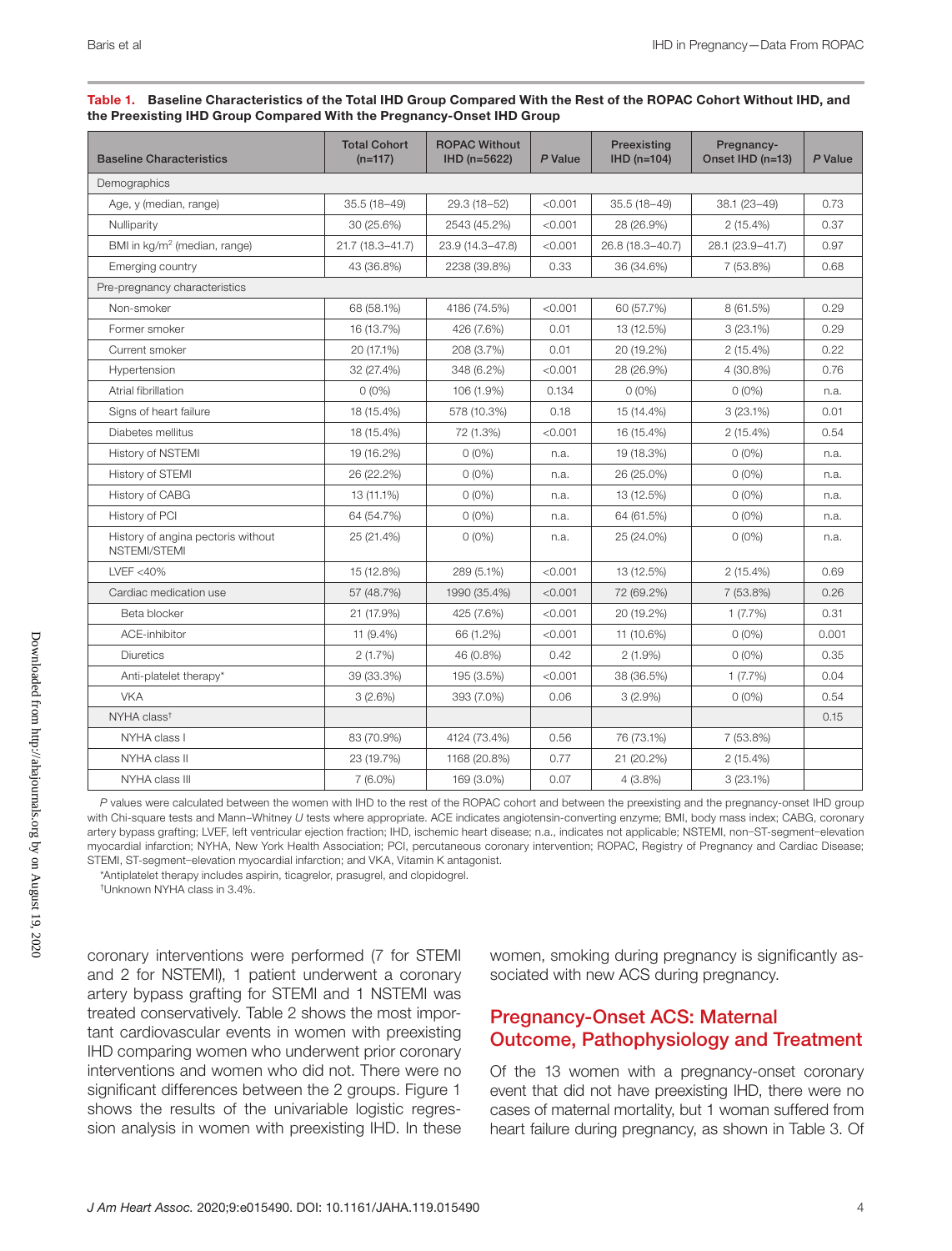| <b>Maternal Cardiovascular</b><br>Outcome | Total<br>Cohort<br>$(n=117)$ | Preexisting<br>$IHD(n=104)$ | <b>Pregnancy-Onset</b><br>$IHD(n=13)$ | P Value | Prior<br>Intervention<br>$(n=73)$ | No Prior<br>Intervention (n=31) | P Value |
|-------------------------------------------|------------------------------|-----------------------------|---------------------------------------|---------|-----------------------------------|---------------------------------|---------|
| Maternal mortality                        | $0(0\%)$                     | $0(0\%)$                    | $0(0\%)$                              | n.a.    | $0(0\%)$                          | $0(0\%)$                        | n.a.    |
| Hospital admission for cardiac<br>reasons | 26 (22.2%)                   | 16 (15.4%)                  | 10 (76.9%)                            | < 0.001 | 11 (15.1%)                        | 15 (34.1%)                      | 0.02    |
| Acute coronary syndrome                   | 24 (20.5%)                   | 11 (10.6 %)                 | 13 (100%)                             | < 0.001 | $9(17.0\%)$                       | $2(6.5\%)$                      | 0.17    |
| Heart failure during pregnancy            | $6(5.1\%)$                   | $5(4.8\%)$                  | $1(7.7\%)$                            | 0.66    | $4(5.5\%)$                        | 2(4.5%)                         | 0.82    |
| Heart failure post-partum                 | $1(0.9\%)$                   | $1(1.0\%)$                  | $0(0\%)$                              | 0.54    | $3(4.1\%)$                        | $0(0\%)$                        | 0.17    |
| Atrial fibrillation or flutter            | $0(0\%)$                     | $0(0\%)$                    | $0(0\%)$                              | n.a.    | $0(0\%)$                          | $0(0\%)$                        | n.a.    |
| Ventricular tachyarrhythmias              | 2(1.7%)                      | $1(1.0\%)$                  | 1(7.7%)                               | 0.08    | $1(1.9\%)$                        | $0(0\%)$                        | 0.44    |
| Thrombo-embolic events                    | 1 (0.9%)                     | $1(1.0\%)$                  | $0(0\%)$                              | 0.72    | $1(1.9\%)$                        | $0(0\%)$                        | 0.44    |

#### Table 2. Maternal Cardiovascular Outcome

*P* values were calculated using Chi-square tests between pregnancy-onset ischemic heart disease and preexisting ischemic heart disease and between women who have undergone prior coronary interventions and women who have not. IHD indicates ischemic heart disease.

the 13 women with ACS, 3 suffered from STEMI and 6 from NSTEMI, all during pregnancy. There were 3 women with unstable angina pectoris and in 1 woman the type of ACS was unknown. There were 2 cases of SCAD (1 STEMI and 1 NSTEMI), in 4 women there was underlying atherosclerotic disease (of which 2 with a thrombus and 1 of which was a STEMI), one woman suffered from coronary spasm (NSTEMI) and 1 from an isolated coronary thrombus (NSTEMI). In 5 women no coronary angiography was performed and thus no clear cause was defined. In Figure 2 the distribution of the different types of ACS is shown and in Table S1, the treatment regimens for the ACS in women with pregnancy-onset IHD are shown for the different pathological mechanisms. Six percutaneous coronary interventions were performed, of which 1 was for an SCAD (STEMI).



Figure 1. Results of the univariable logistic regression analysis, identifying predictors of acute coronary syndrome in pregnancy in women with preexisting ischemic heart disease (n=104).

Age was divided into ordinal categories defined as <25, 25 to 34, 35 to 44 and ≥45 years, with age <25 years as the reference category. Smoking was defined as current smoking with reference category former and never smoking. Lower Limit=95% CI lower limit, upper Limit=95% CI upper limit. BMI indicates body mass index; and OR, odds ratio.

## Obstetric and Fetal Outcome

The obstetric and fetal outcomes are summarized in Table 3. Gestational hypertension and (pre-)eclampsia occurred in respectively 5.8% and 4.8% of women. There were high rates of deliveries by caesarean section (55.8% in preexisting IHD and 84.6% in pregnancy-onset IHD) and high rates of preterm births (20.2% in preexisting IHD and 38.5% in pregnancy-onset IHD). Three neonates died within 6 months after birth, all of whom were born prematurely and of whom 1 had trisomy 18.

# Medication During Pregnancy

Table 3. Obstetric and Fetal Outcomes

Table S2 shows the cardiac medication use before and during pregnancy. There were 26 women who

#### Obstetric and Fetal Outcome Preexisting IHD (n=104) Pregnancy-Onset IHD (n=13) *P* Value Fetal mortality 1 (1.0%) 0 (0%) 1.00 Neonatal mortality  $\begin{array}{|c|c|c|c|c|c|c|c|c|} \hline \text{N} & \text{2 (1.9\%)} & \text{1 (7.7\%)} & \text{0.30\hline \end{array}$ Congenital heart disease  $\begin{array}{|c|c|c|c|c|c|c|c|c|} \hline 2 & (1.9\%) & 0 & (0\%) & \hline \end{array}$  1.00 Other congenital disease  $\begin{array}{|c|c|c|c|c|} \hline 5 (4.8\% ) & 0 (0\%) & 1.00 \hline \end{array}$ Pregnancy-induced hypertension  $6 (5.8\%)$  0 (0%) 1.00 HELLP or (pre-)eclampsia  $\begin{array}{|c|c|c|c|c|} \hline 5 (4.8\% ) & 0 (0\%) & 1.00 \hline \end{array}$ Caesarean section  $\begin{array}{|c|c|c|c|c|c|} \hline \end{array}$  58 (55.8%) 1 11 (84.6%) 0.053 Emergency caesarean  $\begin{array}{|c|c|c|c|c|c|} \hline 5 (4.8\%) & 1 (7.7\%) & 0.42 \hline \end{array}$ For cardiac reasons  $\begin{vmatrix} 2 & (1.9\%) & (1.77\%) & (1.30\>). \end{vmatrix}$ Post-partum hemorrhage | 5 (4.8%) | 2 (15.4%) | 0.17 Preterm delivery 21 (20.2%) 5 (38.5%) 0.15 Low Apgar score  $\begin{array}{|c|c|c|c|c|c|} \hline \end{array}$  9 (8.7%) 1 (7.7%) 1.00 Low birth weight  $11 (10.6%)$  3 (23.1%) 0.06  $IUGR$   $8(7.7%)$   $2(15.4%)$  0.31

#### *P* values were calculated using Fisher exact tests. HELLP indicates hemolysis, elevated liver enzymes and low platelets; IHD, ischemic heart disease; and IUGR, intra-uterine growth restriction.

Downloaded from http://ahajournals.org by on August 19, 2020 Downloaded from http://ahajournals.org by on August 19, 2020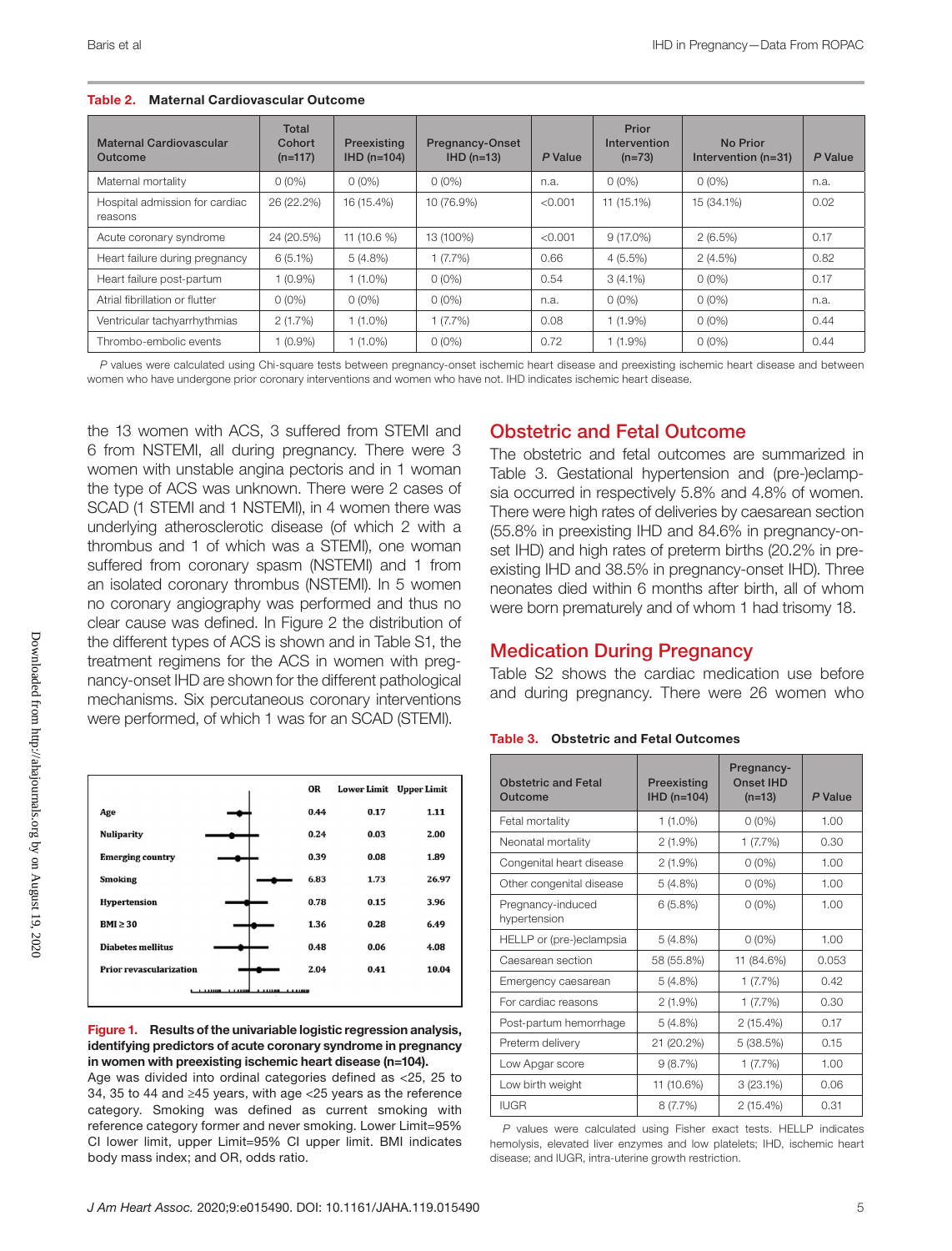

Figure 2. Distribution and pathophysiology of the different types of acute coronary syndrome during pregnancy.

|                           |  |  | NSTEMI indicates non-ST-segment-elevation myocardial infarction; SCAD, spontaneous      |  |  |
|---------------------------|--|--|-----------------------------------------------------------------------------------------|--|--|
|                           |  |  | coronary artery dissection; STEMI, ST-segment-elevation myocardial infarction; and UAP, |  |  |
| unstable angina pectoris. |  |  |                                                                                         |  |  |

were using statins before pregnancy (22.2%), of which 9 continued during pregnancy and 1 woman newly started statins during pregnancy. The risk of structural congenital anomalies in the newborns of women using statins (*P*=0.99), antiplatelet therapy (*P*=0.50) and beta blockers (*P*=0.99) during pregnancy was not different compared with those not on these medications. Between women who were using beta-blockers during pregnancy and women who were not, the incidences of intra-uterine growth restriction (*P*=0.79) and low birth weight (P=0.98) were not significantly different.

# **DISCUSSION**

To our knowledge, this is the largest prospective study to date on pregnancy outcomes in women with preexisting and pregnancy-onset IHD. In women with preexisting IHD, no maternal mortality occurred and the incidence of ACS during subsequent pregnancy was 10.6%. Women with IHD were older and had more often comorbidities. Smoking during pregnancy was associated with the occurrence of ACS during pregnancy in women with known IHD. Also, no maternal mortality occurred in the women with pregnancy-onset IHD. Rates of deliveries by caesarean section were extremely high, especially in the group with pregnancy-onset IHD (84.6%).

# Maternal Cardiovascular Outcome

There were no maternal deaths in our study. The 5% heart failure rate suggest that the majority of women with preexisting IHD coped well with the increased cardiovascular demands induced by pregnancy. In 104 women with preexisting IHD, an ACS occurred during pregnancy in 11 (10.6%). This is in accordance with a recent systematic review by Lameijer et al on pregnancy outcomes in 124 pregnancies in 116 women with preexistent IHD, in which authors found a coronary ischemic event rate of 9%.11 According to the guideline definition of ACS, we have included unstable angina pectoris in our study as a coronary ischemic event, which could explain why our incidence of ACS is slightly higher than that found in the systematic review, although this might not be a significant difference In accordance with the current literature, the vast majority of women suffered from ACS in the third trimester.<sup>12,13</sup> Possibly the increase in cardiac output during pregnancy gradually increases the myocardial oxygen demand, peaking in the third trimester.14 Also, the integrity and constitution of the coronary artery wall may be affected by hormonal alterations in the last stages of pregnancy, leading to changes in collagen and thus an increased risk of coronary dissection.12

Maternal smoking status seems to be important for predicting the ACS risk during pregnancy in women with preexisting IHD. While former smoking was not a predictor of ACS in our study, smoking during pregnancy was most strongly associated with the occurrence of ACS in women with preexisting IHD. Elkayam et al<sup>15</sup> also found this cardiovascular risk factor to be common in women with acute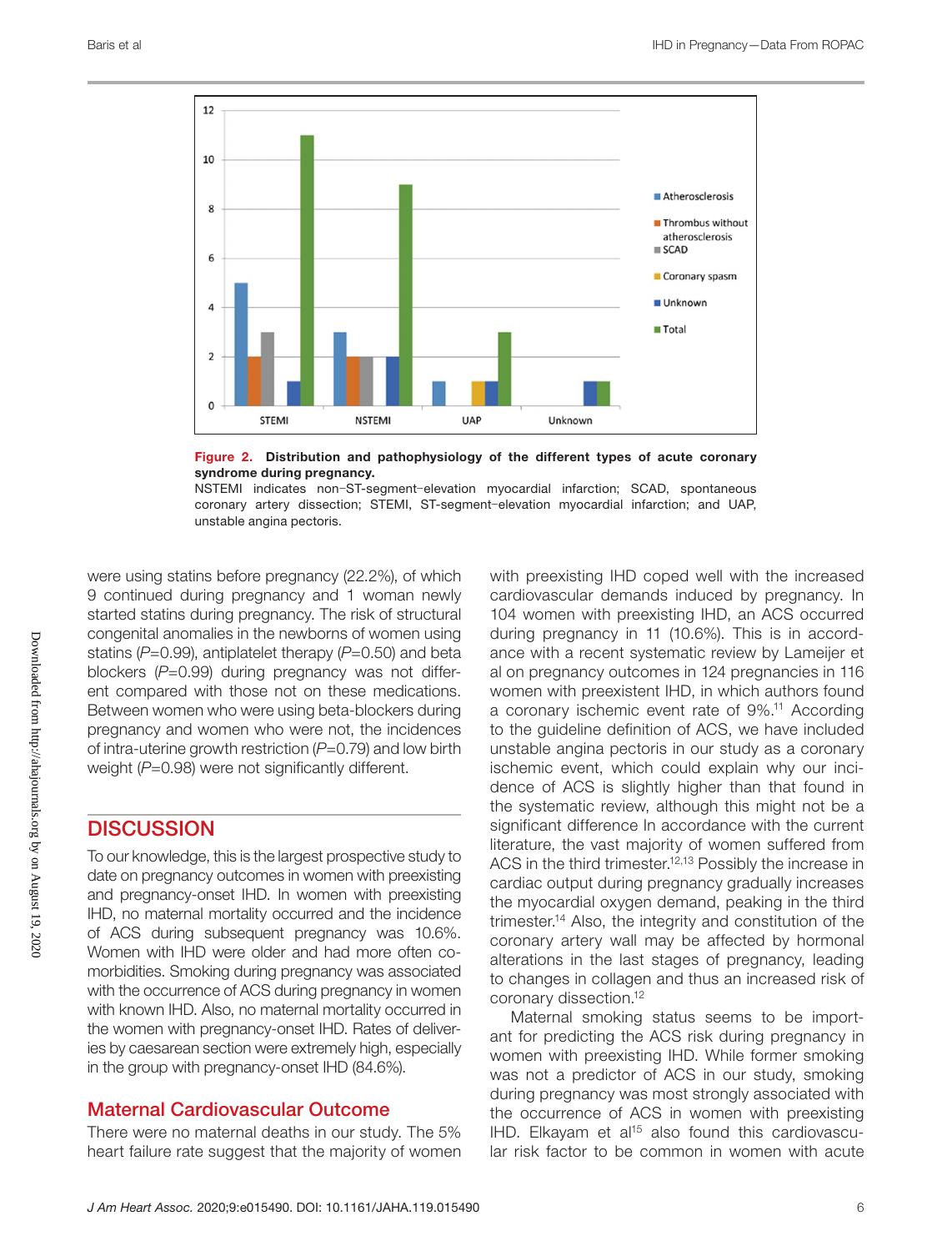myocardial infarctions during pregnancy. Ladner et al<sup>12</sup> found that chronic hypertension, diabetes mellitus, advanced maternal age, and (pre-)eclampsia were additional independent risk factors for ACS during pregnancy.

Of the 24 cases of ACS in our study, 55% were STEMI and 45% NSTEMI. Elkayam et al<sup>15</sup> also found that during pregnancy, STEMI is more common than NSTEMI. Furthermore, coronary atherosclerosis was the most common pathophysiological basis of ACS during pregnancy in our study (39%), a finding that is consistent with the literature.11,16 It is notable however, that the women who had undergone pre-pregnancy coronary revascularization did not have significantly different outcome than those who had not. Lamelier et al<sup>11</sup> also found that revascularization therapy pre-pregnancy did not influence the primary end point of ischemic cardiovascular events. These findings are in relative contradiction to the current ESC guideline, $3$  in which it is stated that women with prior IHD and residual ischemia should be discouraged from having subsequent pregnancies. Unfortunately, in our study the pathology of the ischemic events that women suffered before pregnancy is not known (ie, SCAD, coronary spasm, atherosclerotic disease). It can of course be that the women who were not revascularized before pregnancy, were those without an underlying atherosclerotic substrate and thus had no residual ischemia to begin with, or that they had less severe disease. Further studies are needed to assess the need for revascularization before pregnancy, especially when the underlying coronary artery disease is non-atherosclerotic. Of course, when there is detectable ischemia, this should evidently be treated before embarking upon a pregnancy.

Mortality rates in women with preexisting IHD vary in the literature, with reported incidences between 0% and 23%.3 From the 2016 Confidential Enquiry into maternal deaths in the United Kingdom, we know that IHD and ACS during pregnancy are the most important contributors to maternal mortality from heart disease.<sup>2</sup> We found no maternal deaths in our study, neither in the women with preexisting IHD nor in women with pregnancy-onset IHD.

## Obstetric and Fetal Outcome

In our study, there were high rates of Caesarean section (CS) (55.8% in preexisting IHD and 84.6% in pregnancy-onset IHD) and high rates of premature births (20.2% and 38.5%, respectively) compared with healthy pregnancy. Lameijer et al<sup>13</sup> also reported an overall caesarean section rate of 57%, with a rate of 62% for women with pregnancy-onset IHD. These rates are more than twice as high as the CS rate in Europe.<sup>17</sup> Burchill et al<sup>18</sup> showed a lower CS rate (38%) in women with preexiting IHD.

The most likely explanation for the high rates of premature birth in our study is that it is iatrogenic and secondary to CS. Especially in the case of a cardiovascular event, a CS seems like the most stable and controlled situation for (immediate) delivery. From an earlier ROPAC analysis on mode of delivery however, we know that a planned CS in general does not improve maternal or fetal outcome in women with stable heart disease. In women with preexisting IHD without recent coronary events and with good cardiac function, vaginal delivery thus has important and prevailing benefits for both mother and child. The hemodynamic stress of labor and delivery can be attenuated by epidural anesthesia and assisted instrumental delivery. Planned CS should be reserved for obstetric indications only with some extremely high-risk cardiac exceptions in which the prolonged stress of labor forms a risk for the maternal and neonatal well-being, ie, after a recent ischemic event or in women with reduced left ventricular function.3,19 After maternal stabilization after ACS, it is advisable when possible to delay the delivery for a few weeks, to reduce the need for a high cardiac output state immediately after the event.<sup>3,16</sup> In our study we found no relationship between maternal medication use during pregnancy and congenital abnormalities in the children, albeit our sample size is not big enough to support this claim. Optimal medical therapy remains unclear however, and further research in this field is warranted.

# Future Perspectives and Clinical **Implications**

In comparison with the non-IHD part of the ROPAC cohort, women with IHD were significantly older, more overweight, more often smoking, hypertensive, diabetic, and were significantly more often multiparous. This highlights the importance of pre-pregnancy counseling and professional help with smoking cessation therapy in these women. It is known that the risk of cardiac death during pregnancy or in the post-partum period is strongly related to age, being 4 times higher in women aged >40 years.<sup>2</sup> Also, multiparity could be a contributing factor to adverse pregnancy outcome. Any woman of advanced age and with additional traditional cardiovascular risk factors, who wishes to become pregnant, should thus be counseled about the associated risks. Needless to say, smoking during pregnancy should be strongly discouraged at all times, to improve both maternal and neonatal outcome, and smoking cessation therapy should be an integral part of the pre-conceptional counseling of such women.

In our study, pre-pregnancy revascularization therapy did not significantly influence the occurrence of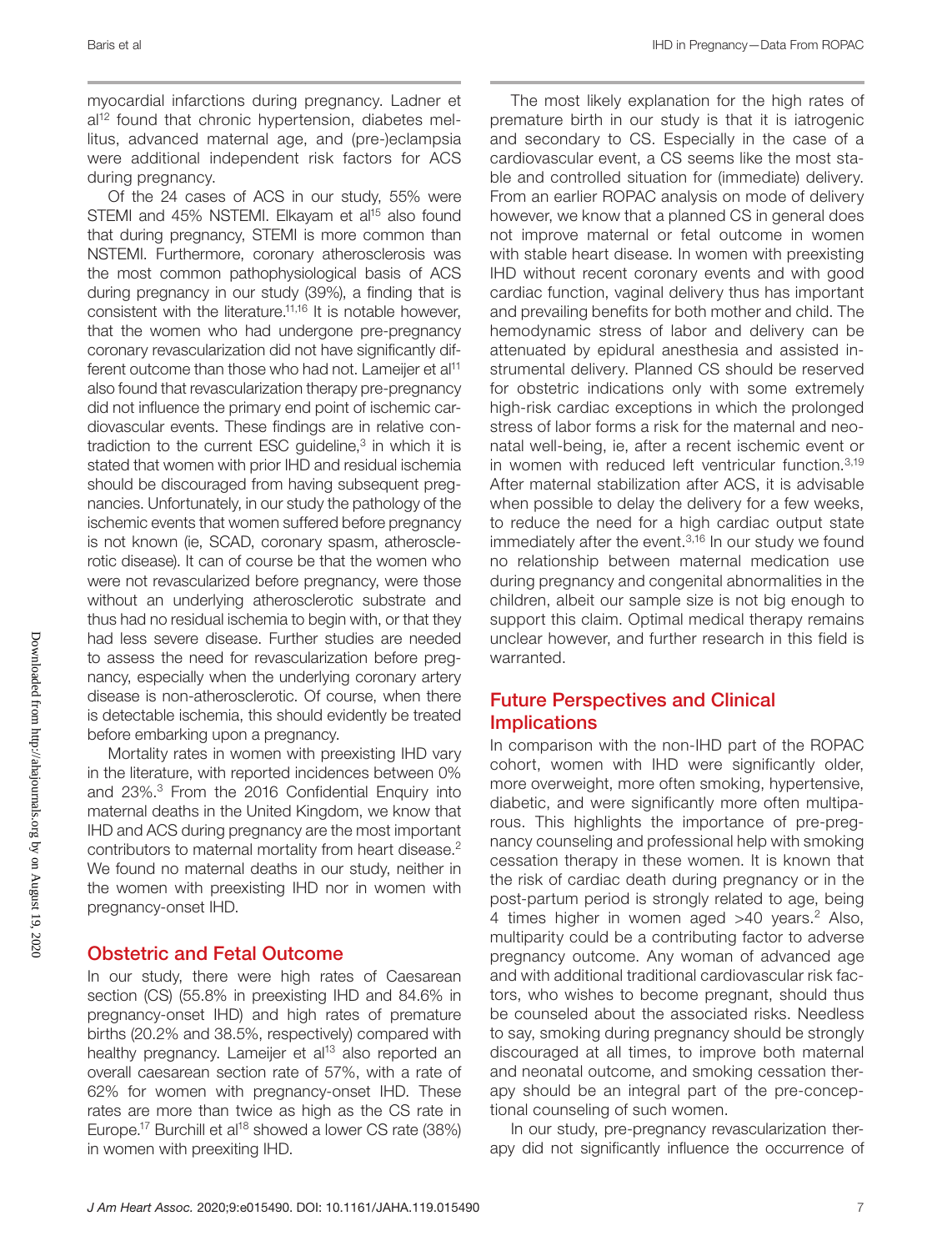ACS. This can be because of selection bias of more severely affected patients undergoing revascularization and possibly be explained by the inclusion of women with prior SCAD or coronary spasm for which they did not need to undergo revascularization therapy, therefore our data do not permit to refute the current recommendation that in women with preexistent IHD and residual ischemia, subsequent pregnancies should be discouraged.3

In the most recent modified World Health Organization classification for maternal cardiovascular risk during pregnancy, IHD as a diagnosis is not included.3 With ACS rate of 10.6% and concomitant heart failure rate of 4.8%, it seems defendable to, based on our results, consider women with preexistent IHD as modified World Health Organization II-III. This means that, apart from the need for pre-conceptional investigation, including assessment of ventricular function and signs of residual ischemia followed by counseling, pregnancies in these women should be managed in referral hospitals with bi-monthly follow-up and women should be alerted to the symptoms of ACS and heart failure.3

# Limitations

ROPAC is a registry and is therefore limited by several factors. Despite the prospective nature of ROPAC, there might still be some form of selection bias present, as we cannot guarantee that all consecutive patients from all centres were included. Furthermore, ROPAC includes pregnancies and not patients, therefore it could be possible that subsequent pregnancies in one woman could have been included as 2 patients. This could form a bias in the sense that it can be hypothesized that women who become pregnant more than once usually have less severe disease. Furthermore, the sample sizes in our study are very small, therefore the results of our study cannot be extrapolated to the general female IHD population and further studies are needed in the future to assess pregnancy-associated risks and outcomes. In ROPAC, we have collected information on all consecutive pregnancies in women with heart disease. We cannot guarantee that each included pregnancy in ROPAC represents a different patient, as some women will have had multiple pregnancies over time included. Unfortunately, because of the anonymized nature of the database, we cannot track which included pregnancies belong to the same patient, therefore we have decided to consider each included pregnancy a separate patient. This could of course lead to bias in favor of women with more favourable pregnancy outcome as women who are more seriously afflicted might not embark upon a subsequent pregnancy. Another limitation is that we have not collected data on former ischemic events and have therefore no information on the pathophysiological basis of the coronary artery disease in the women with preexistent IHD. We have done logistic regression analyses on the maternal cardiac outcome, but not on the obstetric or fetal outcome. Finally, data on smoking before pregnancy were dichotomized, and thus we have no information on pack-years.

# **CONCLUSIONS**

Compared with pregnant women without IHD, pregnant women with IHD are more often smoking, hypertensive, overweight, and diabetic. Overall, women with IHD tolerate pregnancy relatively well. However, while there were no maternal deaths and heart failure rates were low, there was a high rate of ACS during pregnancy in our study. Ongoing cigarette smoking is associated with ischemic events during pregnancy and should strongly be discouraged. Pregnancy in women with ischemic heart disease should be considered moderate-to-high risk (moderate World Health Organization II-III) and all women with known IHD should undergo thorough pre-pregnancy investigations and counseling accordingly and strict follow-up in a referral center.

### ARTICLE INFORMATION

Received December 23, 2019; accepted May 29, 2020.

#### Affiliations

From the Department of Cardiology, Erasmus MC, Rotterdam (L.B., J.W.R.-H.), Division of Cardiovascular Diseases & Hypertension, Robert Wood Johnson Medical School, New Brunswick, NJ (A.H.); Department of Cardiology, Arizona Cardiology Group, Phoenix, AZ (T.M.); Department of Obstetrics and Gynaecology, Erasmus MC, Rotterdam, The Netherlands (J.C.); Department of Internal Medicine, Minia University, Minia, Egypt (N.T.); Department of Obstetric Medicine, Corniche Hospital, Abu Dhabi, United Arab Emirates (F.F.); Department of Cardiology, Izhevsk State Medical Academy, Izhevsk, Russian Federation (I.G.); Department of Cardiology, Fondazione ICCS Ca'Granda Ospedale Maggiore Policlinico di Milano, Milan, Italy (C.B.); Department of Cardiology, The Royal Brisbane and Women's Hospital, Brisbane, Australia (W.P.); Department of Obstetrics and Gynaecology, Imperial College London, London (M.J.); and Department of Cardiology, University of East Anglia, Norwich, United Kingdom (R.H.).

#### Acknowledgments

EORP oversight Committee, ROPAC Executive Committee, and Data collection was conducted by the EORP department from the ESC by Elin Folkesson Lefrancq as Project Officer; Viviane Missiamenou, Gérard Gracia and Sebastien Authier as data managers. Overall activities were coordinated and supervised by Dr. Aldo P. Maggioni (scientific coordinator).

#### Sources of Funding

Funding from "Zabawas Foundation" and "De Hoop Foundation" in addition to the support from EORP is greatly acknowledged. Since the start of EORP, the following companies have supported the program: Abbott Vascular Int. (2011–2021), Amgen Cardiovascular (2009–2018), AstraZeneca (2014–2021), Bayer AG (2009–2018), Boehringer Ingelheim (2009–2019), Boston Scientific (2009–2012), The Bristol Myers Squibb and Pfizer Alliance (2011–2019), Daiichi Sankyo Europe GmbH (2011–2020), The Alliance Daiichi Sankyo Europe GmbH and Eli Lilly and Company (2014–2017), Edwards (2016–2019),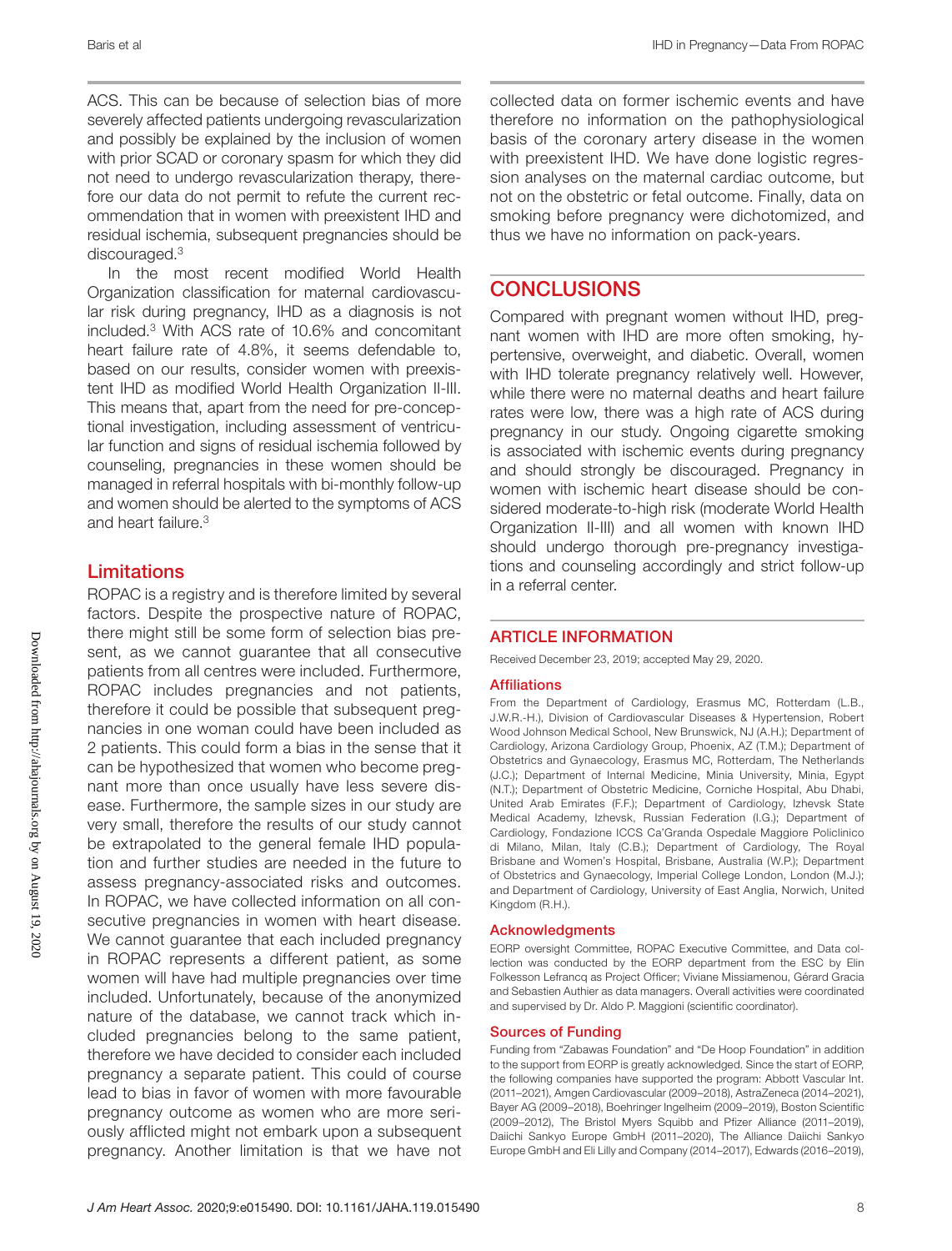Gedeon Richter Plc. (2014–2016), Menarini Int. Op. (2009–2012), MSD-Merck & Co. (2011–2014), Novartis Pharma AG (2014–2020), ResMed (2014–2016), Sanofi (2009–2011), Servier (2009–2021), and Vifor (2019–2022).

#### **Disclosures**

None.

#### Supplementary Materials

Appendix S1 Data S1 Tables S1–S2 Figure S1

#### **REFERENCES**

- 1. David NL, Smoots AN, Goodman DA. Pregnancy-related deaths: data from 14 U.S. Maternal mortality review committees, 2008–2017. 2019. Available at: [https://www.cdc.gov/reproductivehealth/maternal-mortality/](https://www.cdc.gov/reproductivehealth/maternal-mortality/erase-mm/MMR-Data-Brief_2019-h.pdf) [erase-mm/MMR-Data-Brief\\_2019-h.pdf](https://www.cdc.gov/reproductivehealth/maternal-mortality/erase-mm/MMR-Data-Brief_2019-h.pdf). Accessed November 18, 2019.
- 2. Knight MNM, Tuffnell D, Shakespeare J, Kenyon S, Kurinczuk JJ, eds.; on behalf of MBRRACE-UK. Saving lives, improving mothers' care lessons learned to inform maternity care from the UK and Ireland: confidential enquiries into maternal deaths and morbidity 2013–2015. 2017. Available at: [https://www.npeu.ox.ac.uk/downloads/files/mbrrace-uk/](https://www.npeu.ox.ac.uk/downloads/files/mbrrace-uk/reports/MBRRACE-UK Maternal Report 2017 - Web.pdf) [reports/MBRRACE-UK%20Maternal%20Report%202017%20-%20](https://www.npeu.ox.ac.uk/downloads/files/mbrrace-uk/reports/MBRRACE-UK Maternal Report 2017 - Web.pdf) [Web.pdf](https://www.npeu.ox.ac.uk/downloads/files/mbrrace-uk/reports/MBRRACE-UK Maternal Report 2017 - Web.pdf). Accessed November 18, 2019.
- 3. Regitz-Zagrosek V, Roos-Hesselink JW, Bauersachs J, Blomstrom-Lundqvist C, Cifkova R, De Bonis M, Iung B, Johnson MR, Kintscher U, Kranke P, et al.; ESC Scientific Document Groupo. 2018 ESC guidelines for the management of cardiovascular diseases during pregnancy. *Eur Heart J*. 2018;39:3165–3241.
- 4. Roos-Hesselink JW, Ruys TP, Stein JI, Thilen U, Webb GD, Niwa K, Kaemmerer H, Baumgartner H, Budts W, Maggioni AP, et al.; On behalf of the ROPAC Investigators Group. Outcome of pregnancy in patients with structural or ischaemic heart disease: results of a registry of the European Society of Cardiology. *Eur Heart J*. 2013;34:657–665.
- 5. Roffi M, Patrono C, Collet JP, Mueller C, Valgimigli M, Andreotti F, Bax JJ, Borger MA, Brotons C, Chew DP, et al.; ESC Scientific Document Group. 2015 ESC guidelines for the management of acute coronary syndromes in patients presenting without persistent ST-segment elevation: Task force for the management of acute coronary syndromes in patients presenting without persistent ST-segment elevation of the European Society of Cardiology (ESC). *Eur Heart J*. 2016;37:267–315.
- 6. Thygesen K, Alpert JS, Jaffe AS, Chaitman BR, Bax JJ, Morrow DA, White HD; Executive Group on behalf of the Joint European Society of Cardiology/American College of Cardiology/American Heart Association/World Heart Federation. Task Force for the Universal Definition of Myocardial Infarction. Fourth universal definition of myocardial infarction (2018). *Glob Heart*. 2018;13:305–338.
- 7. Ibanez B, James S, Agewall S, Antunes MJ, Bucciarelli-Ducci C, Bueno H, Caforio ALP, Crea F, Goudevenos JA, Halvorsen S, et al.; ESC

Scientific Document Group. 2017 ESC guidelines for the management of acute myocardial infarction in patients presenting with ST-segment elevation: the Task Force for the management of acute myocardial infarction in patients presenting with ST-segment elevation of the European Society of Cardiology (ESC). *Eur Heart J*. 2018;39:119–177.

- 8. Ponikowski P, Voors AA, Anker SD, Bueno H, Cleland JGF, Coats AJS, Falk V, Gonzalez-Juanatey JR, Harjola VP, Jankowska EA, et al.; ESC Scientific Document Group. 2016 ESC guidelines for the diagnosis and treatment of acute and chronic heart failure: the Task Force for the diagnosis and treatment of acute and chronic heart failure of the European Society of Cardiology (ESC) developed with the special contribution of the Heart Failure Association (HFA) of the ESC. *Eur Heart J*. 2016;37:2129–2200.
- 9. Tranquilli AL, Brown MA, Zeeman GG, Dekker G, Sibai BM. The definition of severe and early-onset preeclampsia. Statements from the International Society for the Study of Hypertension in Pregnancy (ISSHP). *Pregnancy Hypertens*. 2013;3:44–47.
- 10. Roos-Hesselink J, Baris L, Johnson M, De Backer J, Otto C, Marelli A, Jondeau G, Budts W, Grewal J, Sliwa K, et al.; on behalf of the ROPAC Investigators Group. Pregnancy outcomes in women with cardiovascular disease: evolving trends over 10 years in the ESC registry of pregnancy and cardiac disease (ROPAC). *Eur Heart J*. 2019;40:3848–3855.
- 11. Lameijer H, Burchill LJ, Baris L, Ruys TP, Roos-Hesselink JW, Mulder BJM, Silversides CK, van Veldhuisen DJ, Pieper PG. Pregnancy in women with pre-existent ischaemic heart disease: a systematic review with individualised patient data. *Heart*. 2019;105:873–880.
- 12. Ladner HE, Danielsen B, Gilbert WM. Acute myocardial infarction in pregnancy and the puerperium: a population-based study. *Obstet Gynecol*. 2005;105:480–484.
- 13. Lameijer H, Kampman MA, Oudijk MA, Pieper PG. Ischaemic heart disease during pregnancy or post-partum: systematic review and case series. *Neth Heart J*. 2015;23:249–257.
- 14. Vinayagam D, Thilaganathan B, Stirrup O, Mantovani E, Khalil A. Maternal hemodynamics in normal pregnancy: reference ranges and role of maternal characteristics. *Ultrasound Obstet Gynecol*. 2018;51:665–671.
- 15. Elkayam U, Jalnapurkar S, Barakkat MN, Khatri N, Kealey AJ, Mehra A, Roth A. Pregnancy-associated acute myocardial infarction: a review of contemporary experience in 150 cases between 2006 and 2011. *Circulation*. 2014;129:1695–1702.
- 16. Cauldwell M, Baris L, Roos-Hesselink JW, Johnson MR. Ischaemic heart disease and pregnancy. *Heart*. 2019;105:189–195.
- 17. Betran AP, Merialdi M, Lauer JA, Bing-Shun W, Thomas J, Van Look P, Wagner M. Rates of caesarean section: analysis of global, regional and national estimates. *Paediatr Perinat Epidemiol*. 2007;21:98–113.
- 18. Burchill LJ, Lameijer H, Roos-Hesselink JW, Grewal J, Ruys TP, Kulikowski JD, Burchill LA, Oudijk MA, Wald RM, Colman JM, et al. Pregnancy risks in women with pre-existing coronary artery disease, or following acute coronary syndrome. *Heart*. 2015;101:525–529.
- 19. Ruys TP, Roos-Hesselink JW, Pijuan-Domenech A, Vasario E, Gaisin IR, Iung B, Freeman LJ, Gordon EP, Pieper PG, Hall R, et al.; on behalf of the ROPAC Investigators Group. Is a planned caesarean section in women with cardiac disease beneficial? *Heart*. 2015;101:530–536.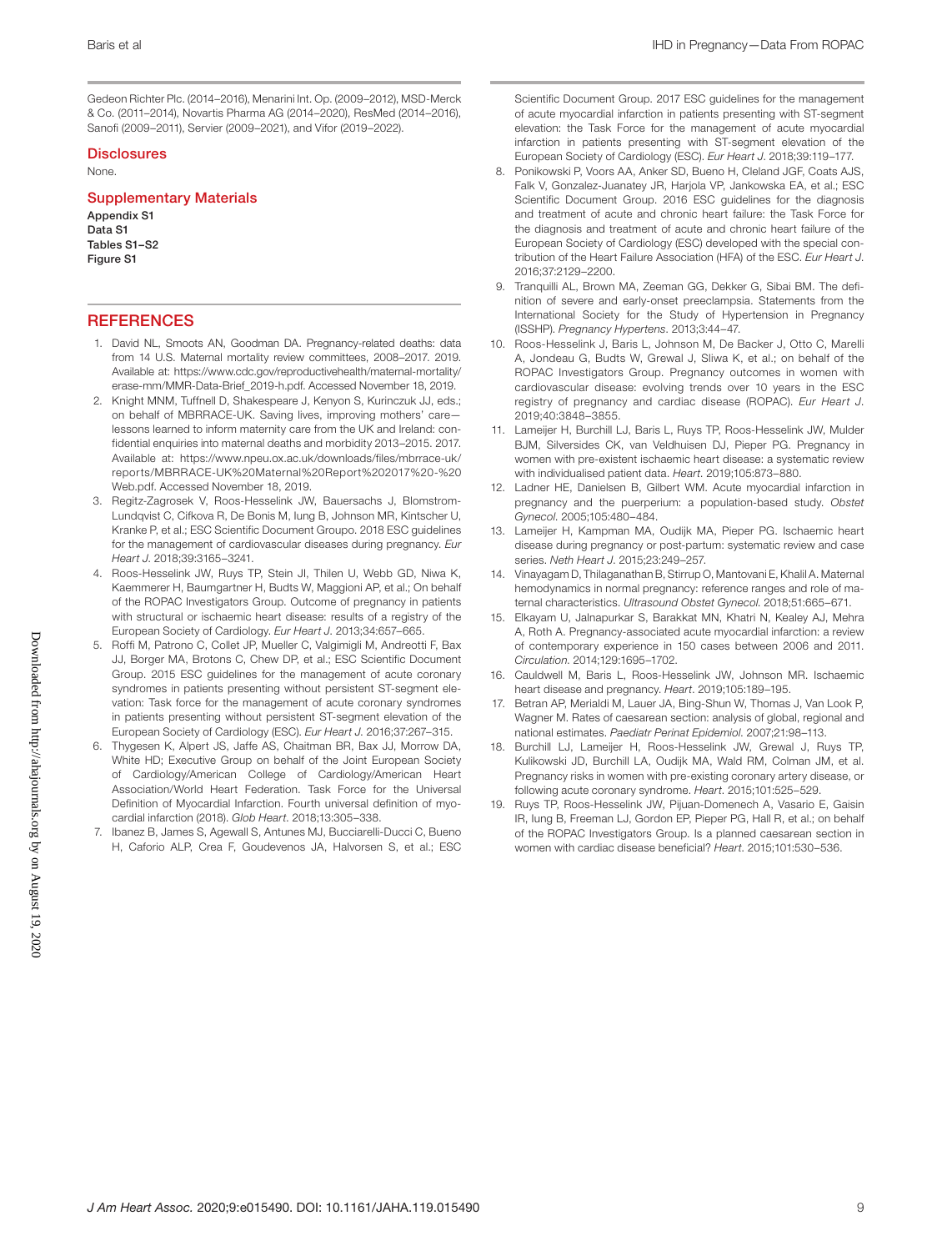# **SUPPLEMENTAL MATERIAL**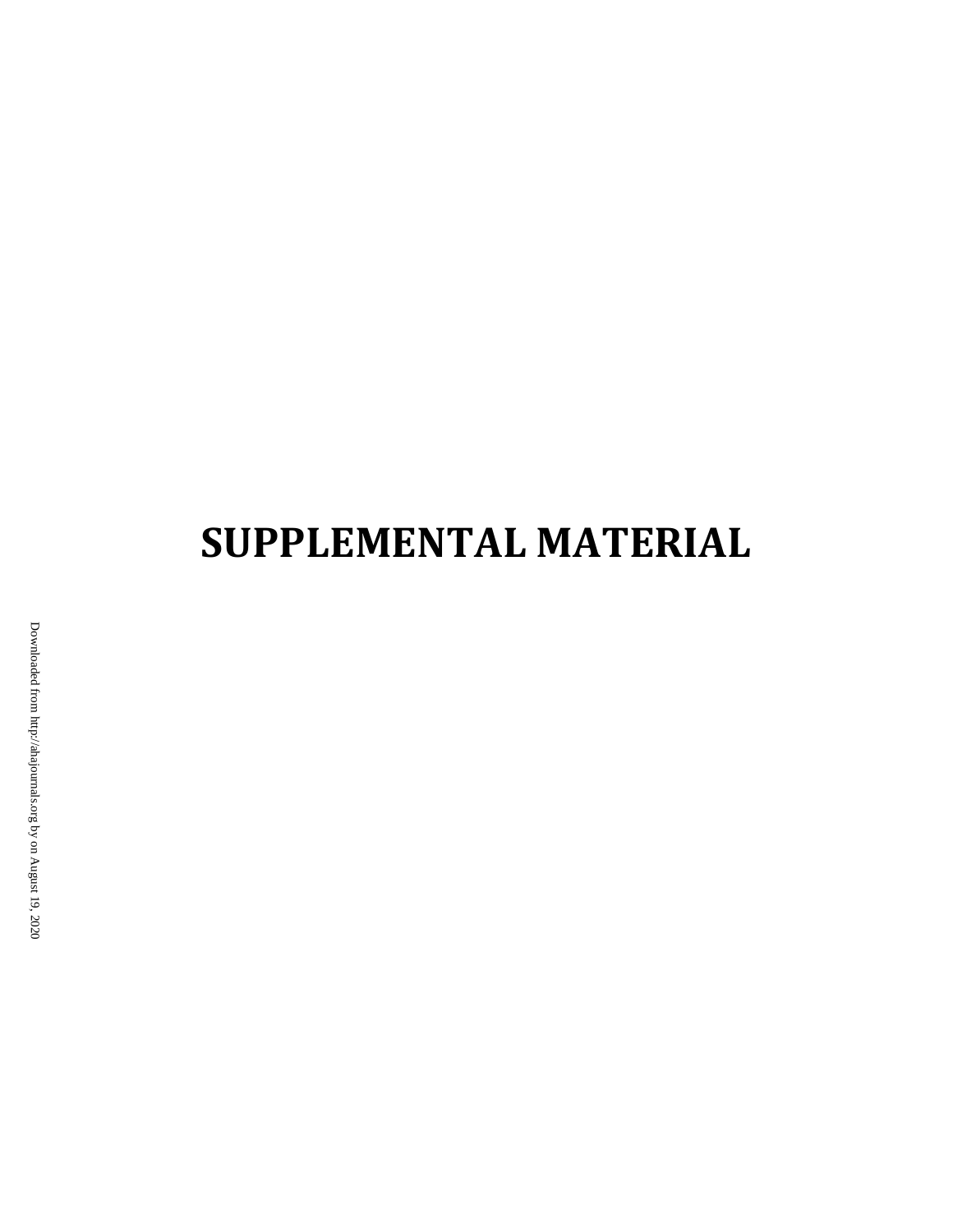#### **Appendix**

#### **EURObservation Research Programme (EORP)**

#### **EORP Oversight Committee**

Christopher Peter Gale, Chair, GB, Branko Beleslin, RS, Andrzej Budaj, PL, Ovidiu Chioncel, RO, Nikolaos Dagres, DE, Nicolas Danchin, FR, David Erlinge, SE, Jonathan Emberson, GB, Michael Glikson, IL, Alastair Gray, GB, Meral Kayikcioglu, TR, Aldo Maggioni, IT, Klaudia Vivien Nagy, HU, Aleksandr Nedoshivin, RU, Anna-Sonia Petronio, IT, Jolien Roos-Hesselink, NL, Lars Wallentin, SE, Uwe Zeymer, DE.

#### **Executive Committee:**

Roger Hall GB (Co-Chair), Jolien Roos-Hesselink NL (Co-Chair), Joerg Stein, AT, William Anthony Parsonage, AU, Werner Budts, BE, Julie De Backer, BE, Jasmin Grewal, CA, Ariane Marelli, CA, Harald Kaemmerer, DE, Guillaume Jondeau, FR, Mark Johnson, GB, Aldo P. Maggioni, IT, Luigi Tavazzi, IT, Ulf Thilen, SE, Uri Elkayam, US, Catherine Otto, US, Karen Sliwa, ZA.

#### **Participating centers and investigators**

**ARGENTINA** - Buenos Aires: A. Aquieri, A. Saad, H. Ruda Vega, J. Hojman, J.M. Caparros, M. Vazquez Blanco **AUSTRALIA** - Elizabeth Vale: M. Arstall, C.M. Chung, G. Mahadavan, E. Aldridge, M. Wittwer, Y.Y. Chow, Herston: W.A. Parsonage, K. Lust, New Lambton Heights: N. Collins, G. Warner, R. Hatton, A. Gordon, E. Nyman **AUSTRIA** - Innsbruck: J. Stein , E. Donhauser , Vienna: H. Gabriel **AZERBAIJAN** - Baku: A. Bahshaliyev, F. Guliyev, I. Hasanova, T. Jahangirov, Z. Gasimov **BANGLADESH** - Dhaka: A. Salim, C.M. Ahmed, F. Begum, M.H. Hoque, M. Mahmood, M.N. Islam, P.P. Haque, S.K. Banerjee, T. Parveen **BELGIUM** - Brussels: M. Morissens, Gent: J. De Backer, L. Demulier, M. de Hosson, Leuven: W. Budts, M. Beckx **BOSNIA AND HERZEGOVINA** - Banja Luka: M. Kozic, M. Lovric, T. Kovacevic-Preradovic **BULGARIA** - Sofia: N. Chilingirova, P. Kratunkov **CANADA** - Edmonton: N. Wahab, S. McLean, Hamilton, Ontario: E. Gordon, L. Walter, Montreal: A. Marelli, A. R. Montesclaros **COLOMBIA** - Medellin: G. Monsalve, C. Rodriguez, F. Balthazar, V. Quintero, W. Palacio, L.A. Mejía Cadavid, E. Munoz Ortiz, F. Fortich Hoyos, E. Arevalo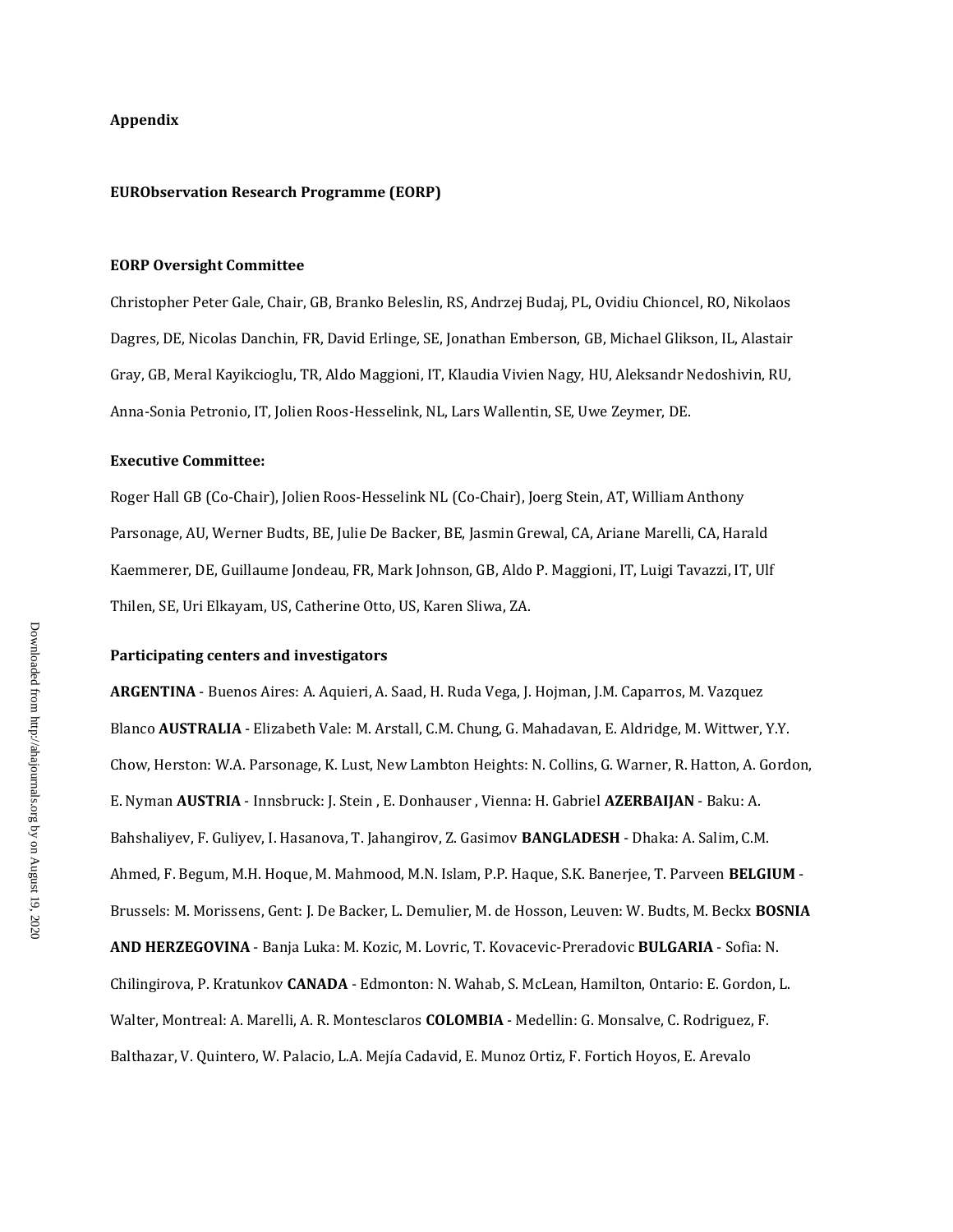Guerrero, J. Gandara Ricardo, J. Velasquez Penagos **CZECH REPUBLIC** - Hradec Kralove: Z. Vavera, Prague: J. Popelova **DENMARK** - Copenhagen: N. Vejlstrup, L. Grønbeck, M. Johansen, A. Ersboll **EGYPT** - Alexandria: Y. Elrakshy, Assiut: K. Eltamawy , M. Gamal Abd-El Aziz, Benha : A. El Nagar, H. Ebaid, H. Abo Elenin, M. Saed, S. Farag, W. Makled, Cairo: K. Sorour, Z. Ashour, G. El-Sayed, M. Abdel Meguid Mahdy, Minia: N. Taha, A. Dardeer, M. Shabaan, Zagazig: A. Saad, M. Ali **FRANCE** - Nice: P. Moceri, Paris: G. Duthoit, M. Gouton, J. Nizard, L. Baris, S. Cohen, M. Ladouceur, D. Khimoud, B. Iung **GERMANY** - Berlin: F. Berger, A. Olsson, Bonn: U. Gembruch, W.M. Merz, E. Reinert, S. Clade, Y. Kliesch, Essen: C. Wald, Hamburg: C. Sinning, R. Kozlik-Feldmann, S. Blankenberg, E. Zengin-Sahm, G. Mueller, M. Hillebrand, P. Hauck, Y. von Kodolitsch, N. Zarniko, Muenster: H. Baumgartner, R. Schmidt, A. Hellige, Munich: O. Tutarel, H. Kaemmerer, B. Kuschel, N. Nagdyman, Oldenburg: R. Motz **GEORGIA** - Tbilisi: D. Maisuradze **GREECE** - Athens: A. Frogoudaki, E. Iliodromitis, M. Anastasiou-Nana, Marousi, D. Triantafyllis, G. Bekiaris, Thessaloniki: H. Karvounis, G. Giannakoulas, D. Ntiloudi, S.A. Mouratoglou **HUNGARY** - Budapest: A. Temesvari, H. Balint, D. Kohalmi, B. Merkely, C. Liptai, Szeged: A. Nemes, T. Forster, A. Kalapos, K. Berek, K. Havasi, N. Ambrus **INDIA** - Karad: A. Shelke, R. Kawade, S. Patil **INDONESIA** - Bandung: E. Martanto, T.M. Aprami, A. Purnomowati, C.J. Cool, M. Hasan, R. Akbar, S. Hidayat, T.I. Dewi, W. Permadi, D.A. Soedarsono **IRAN**  - Tehran: M.M. Ansari-Ramandi, N. Samiei, A. Tabib, F. Kashfi, S. Ansari-Ramandi, S. Rezaei **IRAQ** - Baghdad: H. Ali Farhan, A. Al-Hussein, G. Al-Saedi, G. Mahmood, I.F. Yaseen, L. Al-Yousuf, M. AlBayati, S. Mahmood, S. Raheem, T. AlHaidari, Z. Dakhil **IRELAND** - Dublin: P. Thornton, J. Donnelly, M. Bowen **ISRAEL** - Beer Yakov: A. Blatt, G. Elbaz-Greener, Hadera: A. Shotan, Haifa: S. Yalonetsky, Rehovot: S. Goland, M. Biener **ITALY** - Bologna: G. Egidy Assenza, M. Bonvicini, A. Donti, A. Bulgarelli, D. Prandstraller, Bolzano: C. Romeo, R. Crepaz, Brescia: E. Sciatti, M. Metra, R. Orabona, Massa: L. Ait Ali, P. Festa, Milan: V. Fesslova , C. Bonanomi, M. Calcagnino, F. Lombardi, A.M. Colli, M.W. Ossola, C. Gobbi, E. Gherbesi, L. Tondi, M. Schiavone, M. Squillace, Palermo: M.G. Carmina, Torino: A. Maina, C. Macchi, E. Gollo, F.M. Comoglio, N. Montali, P. Re, R. Bordese, T. Todros, V. Donvito, W. Grosso Marra, Trieste: G. Sinagra, B. D'Agata Mottolese, M. Bobbo, V. Gesuete, S. Rakar, F. Ramani **JAPAN** - Chiba: K. Niwa **KAZAKHSTAN** - Almaty: D. Mekebekova, A. Mussagaliyeva, T. Lee **KYRGYZSTAN** - Bishkek: E. Mirrakhimov, S. Abilova, E. Bektasheva, K. Neronova, O. Lunegova **LITHUANIA** - Kaunas: R. Žaliūnas, R. Jonkaitienė, J. Petrauskaitė, Vilnius: A. Laucevicius, D. Jancauskaite, L. Lauciuviene, L. Gumbiene, L. Lankutiene, S.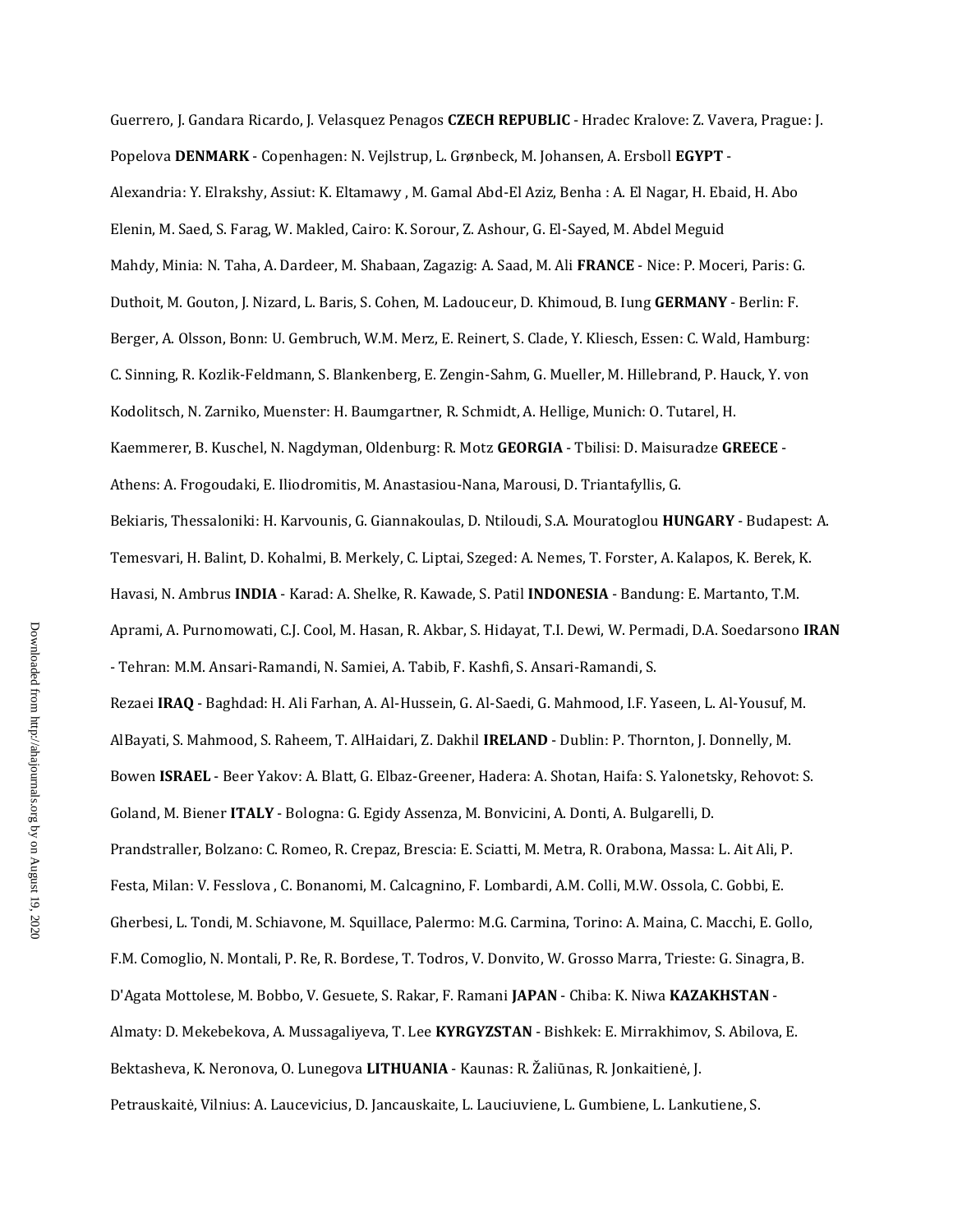Glaveckaite, M. Laukyte, S. Solovjova, V. Rudiene **MALAYSIA** - Kuala Lumpur: K.H. Chee, C.C-W. Yim, H.L. Ang, R. Kuppusamy, T. Watson **MALTA** - Birkirkara: M. Caruana **NORWAY** - Oslo: M-E. Estensen **PAKISTAN** - Rawalpindi: M.G.A. Mahmood Kayani, R. Munir **POLAND** - Bialystok: A. Tomaszuk-Kazberuk, B. Sobkowicz, J. Przepiesc, Krakow: A. Lesniak-Sobelga, L. Tomkiewicz-Pajak, M. Komar, M. Olszowska, P. Podolec, S. Wisniowska-Smialek, Lodz: M. Lelonek, U. Faflik, A. Cichocka-Radwan, Poznan: K. Plaskota, O. Trojnarska **PORTUGAL** - Coimbra: N. Guerra, Lisboa: L. de Sousa, Porto: C. Cruz, V. Ribeiro **REPUBLIC OF MACEDONIA** - Skopje: S. Jovanova **ROMANIA** - Bucharest: V. Petrescu, R. Jurcut, C. Ginghina, I. Mircea Coman, M. Musteata **RUSSIA** - Belgorod: O. Osipova, T. Golivets, I. Khamnagadaev, O. Golovchenko, A. Nagibina, I. Ropatko, Izhevsk: I.R. Gaisin, L. Valeryevna Shilina, Moscow: N. Sharashkina, Saint- Petersburg: E. Shlyakhto, O. Irtyuga, O. Moiseeva, E. Karelkina, I. Zazerskaya, A. Kozlenok, I. Sukhova **SERBIA** - Belgrade: L. Jovovic **SLOVENIA** - Ljubljana: K. Prokšelj, M. Koželj **SOMALILAND** - Hargeisa: A.O. Askar, A.A. Abdilaahi, M.H. Mohamed, A.M. Dirir **SOUTH AFRICA** - Cape Town: K. Sliwa, Houghton: P. Manga **SPAIN** - Barcelona: A. Pijuan-Domenech, L. Galian-Gay, P. Tornos, M.T. Subirana, M. T. Subirana , Bilbao: N. Murga, Madrid: J. M. Oliver, B. Garcia-Aranda Dominguez, I. Hernandez Gonzalez, J.F. Delgado Jimenez, P. Escribano Subias **SUDAN** - Khartoum: A. Elbushi, A. Suliman, K. Jazzar, M. Murtada, N. Ahamed **SWEDEN** - Göteborg: M. Dellborg, E. Furenas, M. Jinesjo, K. Skoglund, P. Eriksson, T. Gilljam, Lund: U. Thilen **SWITZERLAND** - Basel: D. Tobler, Bern: K. Wustmann, F. Schwitz, M. Schwerzmann, Lausanne: T. Rutz, J. Bouchardy, Zurich: M. Greutmann, B.M. Santos Lopes, L. Meier, M. Arrigo **THE NETHERLANDS** - Amsterdam: K. de Boer, T. Konings, Enschede: E. Wajon, L.J. Wagenaar, Geldrop: P. Polak, Groningen: E.PG. Pieper, Rotterdam: J. Roos-Hesselink, L. Baris, I. van Hagen, H. Duvekot, J.M.J. Cornette, The Hague: C. De Groot, Utrecht: C. van Oppen **TURKEY** - Istanbul: L. Sarac, O. Batukan Esen, S. Catirli Enar **UGANDA** - Kampala: C. Mondo, P. Ingabire, B. Nalwanga, T. Semu **UNITED ARAB EMIRATES** - Abu Dhabi: B.T. Salih, W.A.R. Almahmeed, S. Wani, F.S. Mohamed Farook, Al Ain, F. Gerges, A.M. Komaranchath, F. Al bakshi, Dubai: A. Al Mulla, A.H. Yusufali, E.I. Al Hatou, N. Bazargani, F. Hussain **UNITED KINGDOM** - Birmingham: L. Hudsmith, P. Thompson, S. Thorne, S. Bowater, Buckinghamshire: A. Money-Kyrle, P. Clifford, P. Ramrakha, S. Firoozan, J. Chaplin, N. Bowers, Coventry: D. Adamson, London: F. Schroeder, R. Wendler, S. Hammond, P. Nihoyannopoulos, Norwich Norfolk: R. Hall, L. Freeman, Southampton: G. Veldtman, J. Kerr, L. Tellett **UNITED STATES** - Boston: N. Scott, A.B. Bhatt, D. DeFaria Yeh, M.A. Youniss, M.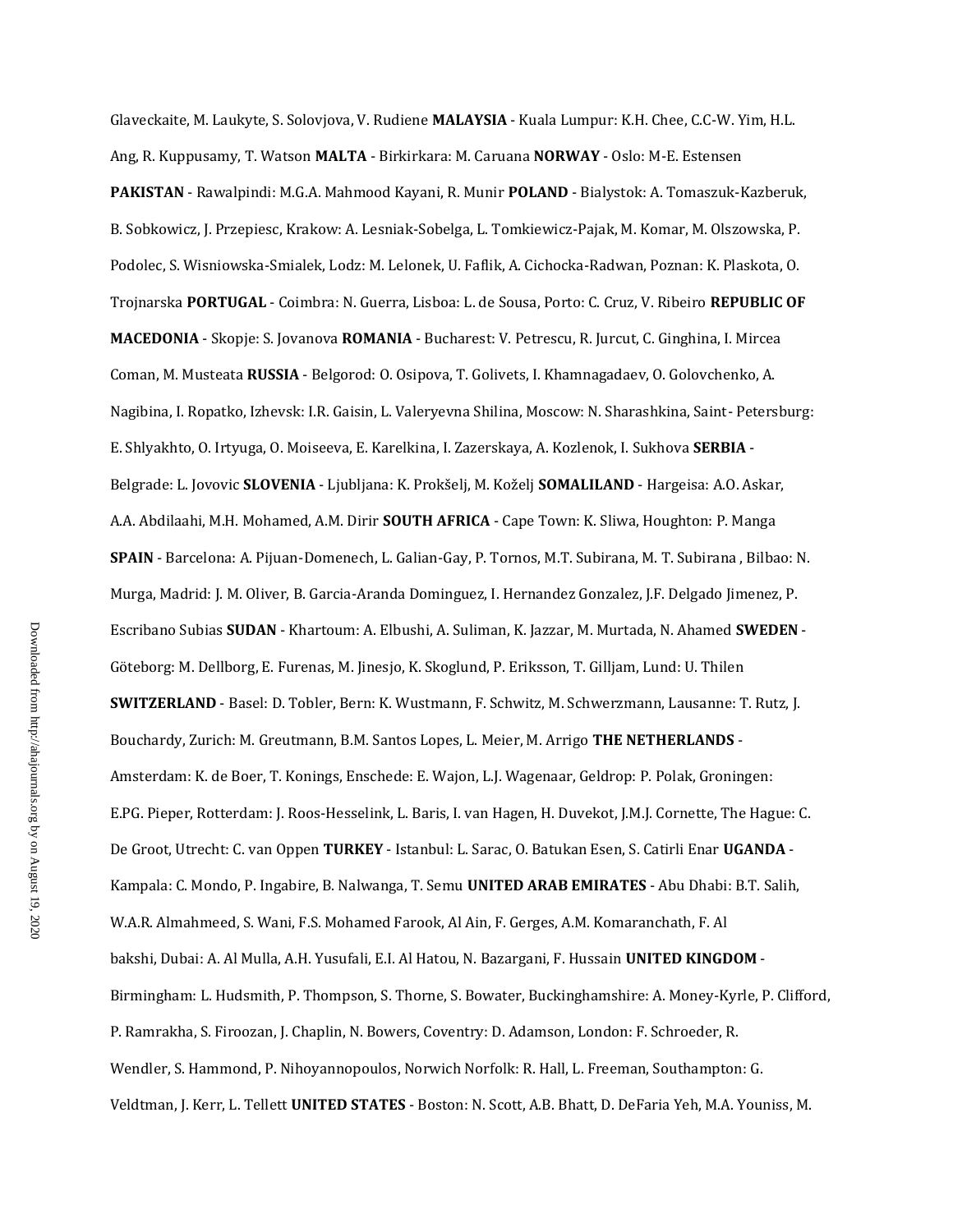Wood, A.A. Sarma, S. Tsiaras, A. Stefanescu, J.M. Duran, L. Stone, Cleveland: D.S. Majdalany, J.

Chapa, Detroit: K. Chintala, P. Gupta , Hershey, PA: J. Botti, J. Ting, W. R. Davidson, Lexington, Kentucky: G. Wells, D. Sparks, Mineola, NY: V. Paruchuri, K. Marzo, D. Patel, Minneapolis: W. Wagner, S.N. Ahanya, L. Colicchia, T. Jentink, K. Han, M. Loichinger, M. Parker, W. Wagner, C. Longtin, Omaha: A. Yetman, K. Erickson, J. Cramer, S. Tsai, B. Fletcher, S. Warta, Phoenix: C. Cohen, C. Lindblade, R. Puntel, K. Nagaran, N. Croft, Seattle: M. Gurvitz, C. Otto, Stanford, CA: C. Talluto, D. Murphy, M. G. Perlroth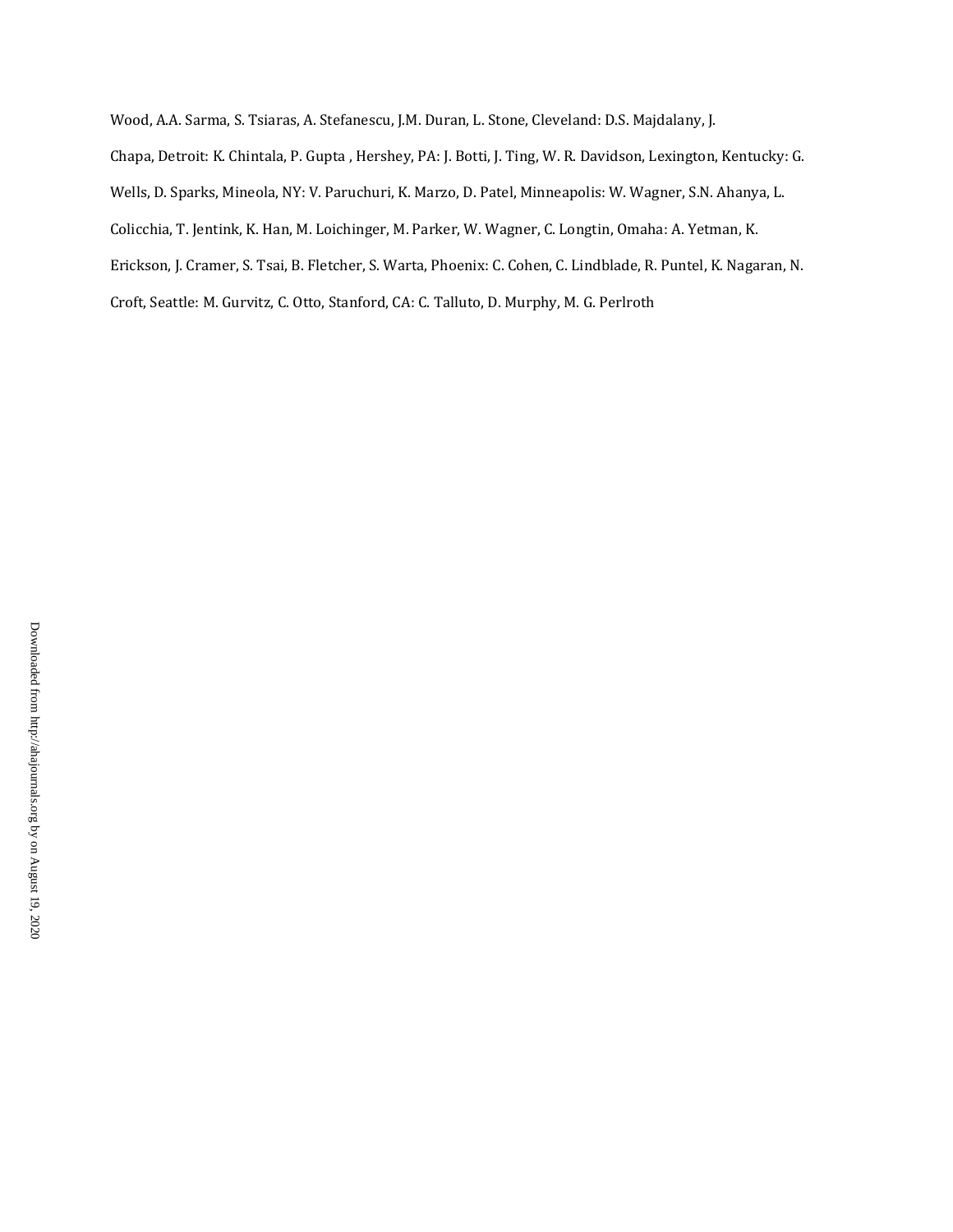**Data S1.**

## **Supplemental Methods**

Statistical analysis:

Missing values for the following variables were imputed via multiple imputation (SPSS version  $25.0$ :

Age, smoking status, BMI, parity, prior hypertension, prior diabetes, prior revascularization. We used a MCMC multiple imputation model as we considered the missing values to be arbitrarily missing. Five imputations per variable were done, and the imputed values were saved in the imputed dataset. Within SPSS, binary logistic regression analysis is a supported procedure within imputed datasets and univariate pooling was standardly used. Binary logistic regression analyses were done on each of the 5 imputed and the observed dataset, after which the results of each analysis were pooled.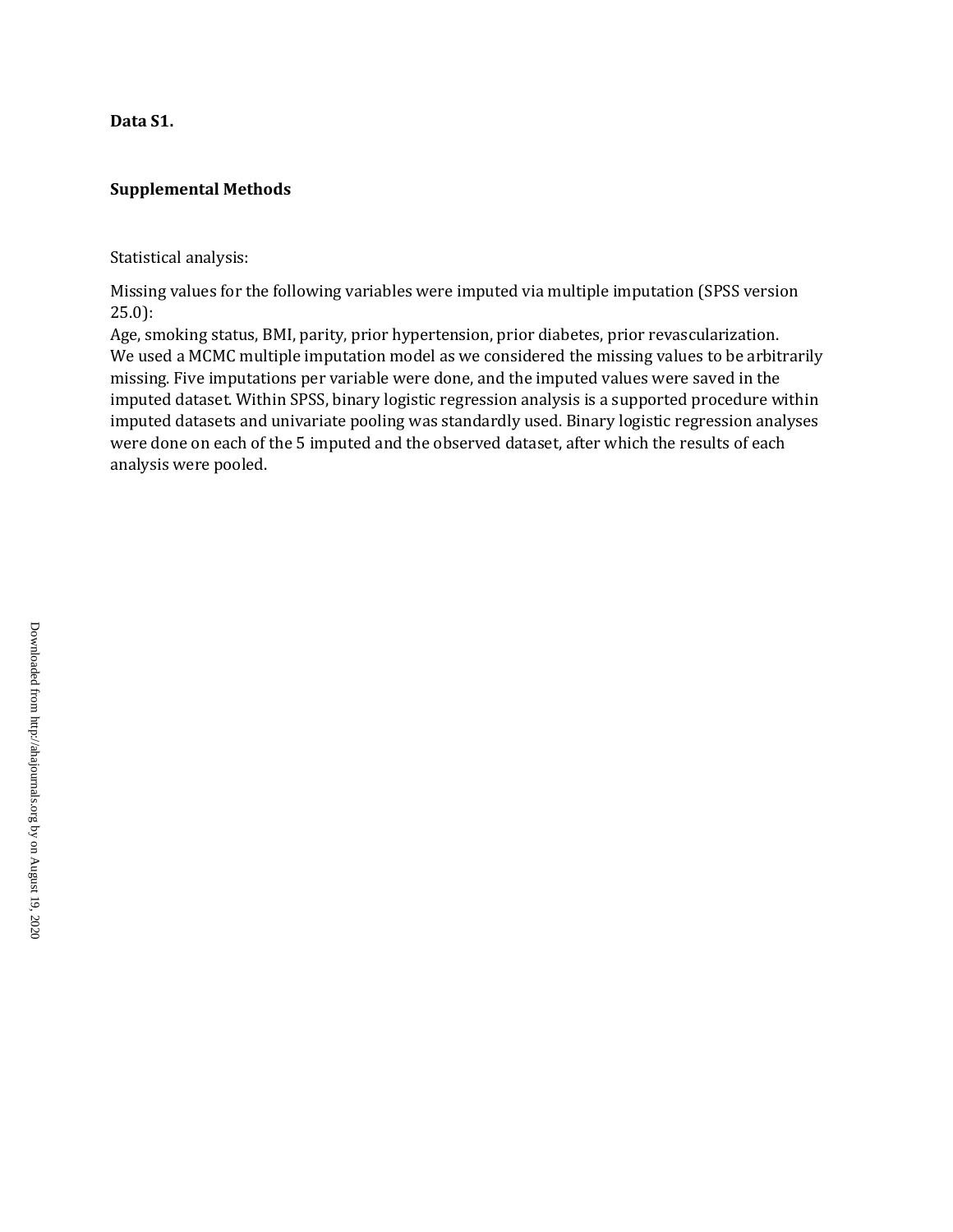|                                | Coronary<br>atherosclerosis | Coronary<br>thrombus +<br>atherosclerosi<br>S | <b>Isolated</b><br>coronary<br>thrombus | <b>SCAD</b>  | Coronary<br>spasm | N <sub>o</sub><br><b>CAG</b> | <b>Total</b> |
|--------------------------------|-----------------------------|-----------------------------------------------|-----------------------------------------|--------------|-------------------|------------------------------|--------------|
| <b>ACS</b> in pre-existing IHD |                             |                                               |                                         |              |                   |                              |              |
| Conservative<br>treatment      | $\Omega$                    | $\theta$                                      | $\Omega$                                | $\mathbf{1}$ | $\boldsymbol{0}$  | $\theta$                     | $\mathbf{1}$ |
| Thrombolysis                   | $\mathbf{0}$                | $\Omega$                                      | $\theta$                                | $\theta$     | $\Omega$          | $\mathbf{0}$                 | $\mathbf{0}$ |
| PCI                            | $\overline{2}$              | 3                                             | 3                                       | $\mathbf{1}$ | $\theta$          | $\boldsymbol{0}$             | 9            |
| CABG                           | $\theta$                    | $\theta$                                      | $\theta$                                | $\mathbf{1}$ | $\theta$          | $\Omega$                     | 1            |
| <b>Other</b>                   | $\theta$                    | $\boldsymbol{0}$                              | $\theta$                                | $\mathbf{0}$ | $\theta$          | $\boldsymbol{0}$             | $\mathbf{0}$ |
| <b>Total</b>                   | $\overline{2}$              | 3                                             | 3                                       | 3            | $\mathbf{0}$      | $\bf{0}$                     | 11           |
| ACS in pregnancy-onset IHD     |                             |                                               |                                         |              |                   |                              |              |
| Conservative<br>treatment      | $\Omega$                    | $\Omega$                                      | $\theta$                                | $\mathbf{1}$ | $\theta$          | $\overline{4}$               | 5            |
| Thrombolysis                   | $\mathbf{0}$                | $\Omega$                                      | $\theta$                                | $\theta$     | $\theta$          | $\mathbf{1}$                 | $\mathbf{1}$ |
| PCI                            | 2                           | 2                                             |                                         | 1            | $\theta$          | $\Omega$                     | 6            |
| CABG                           | $\theta$                    | $\theta$                                      | $\theta$                                | $\theta$     | $\theta$          | $\Omega$                     | $\bf{0}$     |
| <b>Other</b>                   | $\boldsymbol{0}$            | $\boldsymbol{0}$                              | $\boldsymbol{0}$                        | 0            | 1                 | $\boldsymbol{0}$             | 1            |
| <b>Total</b>                   | $\boldsymbol{2}$            | $\mathbf{2}$                                  | 1                                       | 2            | 1                 | 5                            | 13           |

**Table S1**. **ACS treatment per pathological mechanism.**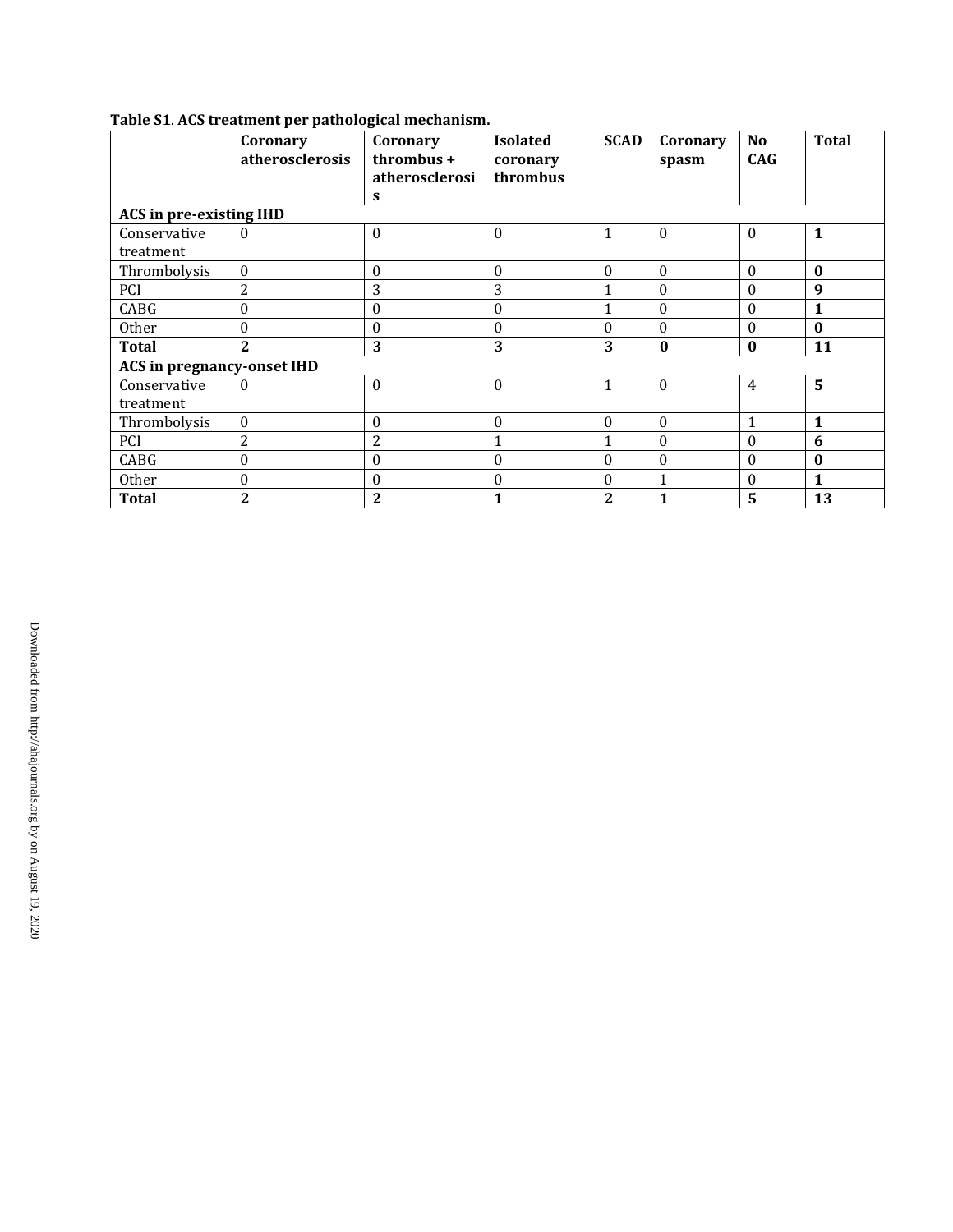**Table S2. Cardiac medication use and anticoagulation during pregnancy.**

|                                              | <b>Total cohort</b><br>$(n=117)$ | Pre-existing<br>$IHD(n=104)$ | <b>Pregnancy-onset</b><br>$IHD(n=13)$ | P-value |
|----------------------------------------------|----------------------------------|------------------------------|---------------------------------------|---------|
| Cardiac medication use prior to<br>pregnancy | 57 (48.7%)                       | 72 (69.2%)                   | $7(53.8\%)$                           | 0.26    |
| Beta blocker                                 | 21 (17.9%)                       | 20 (19.2%)                   | $1(7.7\%)$                            | 0.31    |
| ACE-inhibitor                                | 11 (9.4%)                        | 11 (10.6%)                   | $0(0\%)$                              | 0.001   |
| Diuretics                                    | 2(1.7%)                          | $2(1.9\%)$                   | $0(0\%)$                              | 0.35    |
| <b>Statins</b>                               | 26 (22.2%)                       | 25 (24.0%)                   | $1(7.7\%)$                            | 0.18    |
| Anti-platelet therapy                        | 39 (33.3%)                       | 38 (36.5%)                   | $1(7.7\%)$                            | 0.04    |
| Vitamin K antagonists                        | $3(2.6\%)$                       | $3(2.9\%)$                   | $0(0\%)$                              | 0.54    |
| Cardiac medication use during                | 41 (35.0%)                       | 36 (34.6%)                   | 5(38.5%)                              | 0.78    |
| pregnancy                                    |                                  |                              |                                       |         |
| Beta blocker                                 | 31 (26.5%)                       | 28 (26.9%)                   | $3(23.1\%)$                           | 0.77    |
| ACE-inhibitor                                | $1(0.9\%)$                       | $1(1.0\%)$                   | $0(0\%)$                              | 0.72    |
| Diuretics                                    | $1(0.9\%)$                       | $1(1.0\%)$                   | $0(0\%)$                              | 0.72    |
| <b>Statins</b>                               | 10 (8.5%)                        | 9(8.7%)                      | $1(7.7\%)$                            | 0.91    |
| Anti-platelet therapy                        | 48 (41.0%)                       | 44 (42.3%)                   | $4(30.8\%)$                           | 0.43    |
| Vitamin K antagonists                        | $1(0.9\%)$                       | $1(1.0\%)$                   | $0(0\%)$                              | 0.72    |

\*Cardiac medication: all cardiac medication minus antiplatelet and anticoagulation therapy.